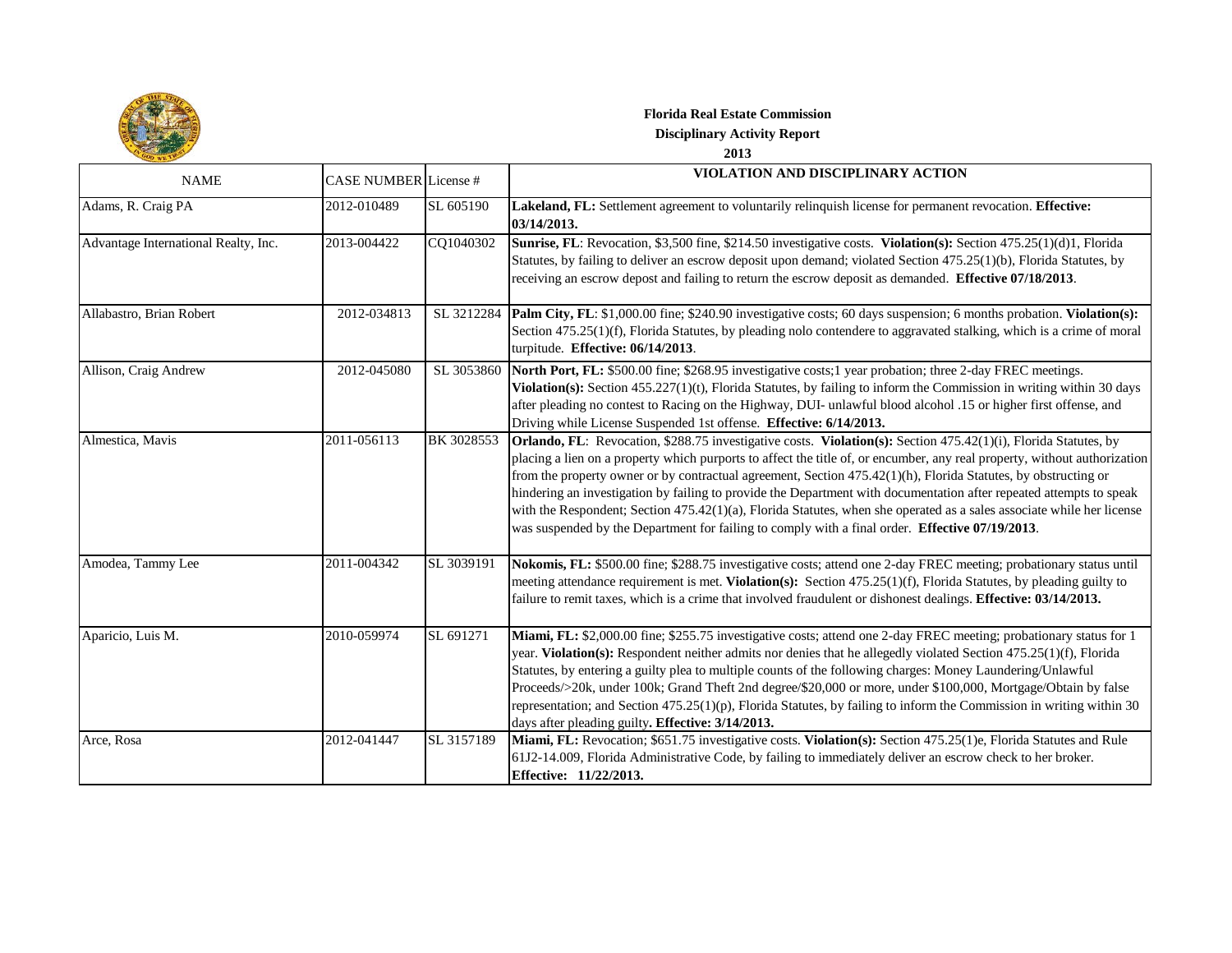| Arevalo, Luis R.        | 2011-048760 | SL 3196456 | <b>Kissimmee, FL:</b> Revocation; \$1,402.60 investigative costs. <b>Violation(s):</b> Sections $475.42(1)(b)$ and $475.25(1)(e)$ ,<br>Florida Statutes, by operating as a broker while licensed as a sales associate; Section 475.25(1)(d), Florida Statutes, |
|-------------------------|-------------|------------|----------------------------------------------------------------------------------------------------------------------------------------------------------------------------------------------------------------------------------------------------------------|
|                         |             |            | when Respondent failed to deliver escrow funds upon demand; and Section 475.25(1)(b), Florida Statutes, for breach                                                                                                                                             |
|                         |             |            | of trust and engaging in dishonest dealings by having an escrow deposit check made out to a company that                                                                                                                                                       |
|                         |             |            | Respondent owns. Effective: 03/13/2013.                                                                                                                                                                                                                        |
| Arone, Anthony L.       | 2009-031497 | SL 505204  | Kissimmee, FL: Revocation. Violation(s): Section 475.25(1)(e), Florida Statutes, by violating a lawful order issued                                                                                                                                            |
|                         |             |            | under the provisions of Chapter 455 or 475, Florida Statutes. Effective 02/07/2013.                                                                                                                                                                            |
| Baldwin, Elizabeth      | 2012-012848 | SL 544431  | Vero Beach, FL: \$500.00 fine; \$590.70 investigative costs; attend two 2-day FREC meetings; probationary status                                                                                                                                               |
|                         |             |            | until meeting attendance requirement is met. Violation(s): Section 475.25(1)(m), Florida Statutes, by misrepresenting                                                                                                                                          |
|                         |             |            | on her application for licensure that question fourteen (14) was "Not Applicable" when her New Jersey insurance<br>producer license had been suspended for a period of five (5) years by the New Jersey Department of Banking and                              |
|                         |             |            | Insurance; Section 475.25(1)(p), Florida Statutes, by entering a guilty plea and being adjudicated guilty of a crime                                                                                                                                           |
|                         |             |            | that involves fraudulent or dishonest dealings. Effective: 03/13/2013.                                                                                                                                                                                         |
|                         |             |            |                                                                                                                                                                                                                                                                |
| Bauer, Jeffrey Richard  | 2011-040660 | BK 3065716 | North Port, FL: \$1,000.00 fine; \$155.10 investigative costs; attend one 2-day FREC meeting; probationary status                                                                                                                                              |
|                         |             |            | until the meeting requirement is met. Violation(s): Section 455.227(1)(t), Florida Statutes, when Respondent failed<br>to notify the Commission of his nolo contendere plea in writing within 30 days. Effective 04/03/2013.                                   |
|                         |             |            |                                                                                                                                                                                                                                                                |
| Baxter, Estes George    | 2011-014075 | BK 323606  | Tampa, FL: \$700.00 fine; \$277.20 and \$594.33 investigative costs; license revoked if Respondent fails to pay in                                                                                                                                             |
|                         |             |            | full. Violation(s): Section 475.25(1)(e), Florida Statutes, by failing to follow a lawful order issued under the                                                                                                                                               |
|                         |             |            | provisions of Chapters $455$ or $475$ . <b>Effective: 07/26/2013.</b>                                                                                                                                                                                          |
| Beck, Martin Robert Jr. | 2012-032201 | BK 3071793 | Fort Myers: \$500.00 fine; \$122.10 investigative costs; probationary status for 1 year. Violation(s): Sections                                                                                                                                                |
|                         |             |            | $475.25(1)(e)$ and $455.227(1)(t)$ , Florida Statutes, by failing to inform the Commission in writing within 30 days after                                                                                                                                     |
|                         |             |            | the Respondent entered a plea of nolo contendere to DUI Alcohol or Drugs and was adjudicated guilty of the same.                                                                                                                                               |
|                         |             |            | Effective: 04/15/2013.                                                                                                                                                                                                                                         |
| Berghorn, Jefferey Todd | 2011-014348 | SL 3210437 | Sarasota, FL: Revocation; \$858.00 investigative costs. Violation(s): Section 475.25(1)(f), Florida Statutes, by                                                                                                                                               |
|                         |             |            | pleading guilty to making material false statements, a felony. Effective: 11/22/2013.                                                                                                                                                                          |
| Besner, Gaetan          | 2011-003896 | BK 659633  | Pompano Beach, FL: Revocation; \$561.00 investigative cost. Violation(s): Section 475.25(1)(b), 475.25(1)(d)1,                                                                                                                                                 |
|                         |             |            | BK 3218722 475.25(1)(k), Florida Statutes, by diverting funds into his personal account, by misrepresenting the funds would be                                                                                                                                 |
|                         |             |            | held in escrow, by failing to account and deliver the funds, and by failing to immediately place escrow funds in a                                                                                                                                             |
| Besner, Gaetan          | 2011-007905 | BK 659633  | proper account. Effective: 8/15/2013<br>Pompano Beach, FL: Revocation; \$425.70 investigative costs. Violation(s): Section 475.25(1)(b), 475.25(1)(d)1,                                                                                                        |
|                         |             |            | and 475.25(1)(k), Florida Statutes, by failing to immediately place escrow funds in the proper account, by failing to                                                                                                                                          |
|                         |             |            | account and deliver the funds, by diverting funds into his personal accounts and misrepresenting the required amount                                                                                                                                           |
|                         |             |            | of the security deposit. Effective: 8/15/2013.                                                                                                                                                                                                                 |
| Betances, Natanael      | 2012-035587 | SL 3245221 | Winter Garden, FL: Revocation; \$310.20 investigative costs. Violation(s): Section 455.227(1)(t), Florida Statutes,                                                                                                                                            |
|                         |             |            | by failing to notify the Commission within 30 days of being adjudicated guilty of a crime; Section $475.25(1)(f)$ ,                                                                                                                                            |
|                         |             |            | Florida Statutes, by being adjudicated guilty of conspiracy to commit wire fraud, money laundering, securities fraud,                                                                                                                                          |
| Bhatti, Jaswant S.      | 2012-033494 |            | and sales of unregistered securitieSection Effective: 02-06-2014.                                                                                                                                                                                              |
|                         |             | BK 381015  | Pembroke Pines, FL: 30 days suspension; \$272.25 investigative costs; 4-hour escrow management course; 6 months<br>probation. Violation(s): Sections $475.25(1)(e)$ , $475.25(1)(d)1$ , $455.227(1)(q)$ , Florida Statutes and Rule 61J2-                      |
|                         |             |            | 14.010(1), Florida Administrative Code, by depositing buyer funds into an operating account, by failing to                                                                                                                                                     |
|                         |             |            | immediately place buyer funds into a trust account, failing to return buyer's deposit in accordance with the terms of                                                                                                                                          |
|                         |             |            | an escrow disbursement order, and returning a lesser amount than was ordered. Effective: 11/22/2013.                                                                                                                                                           |
|                         |             |            |                                                                                                                                                                                                                                                                |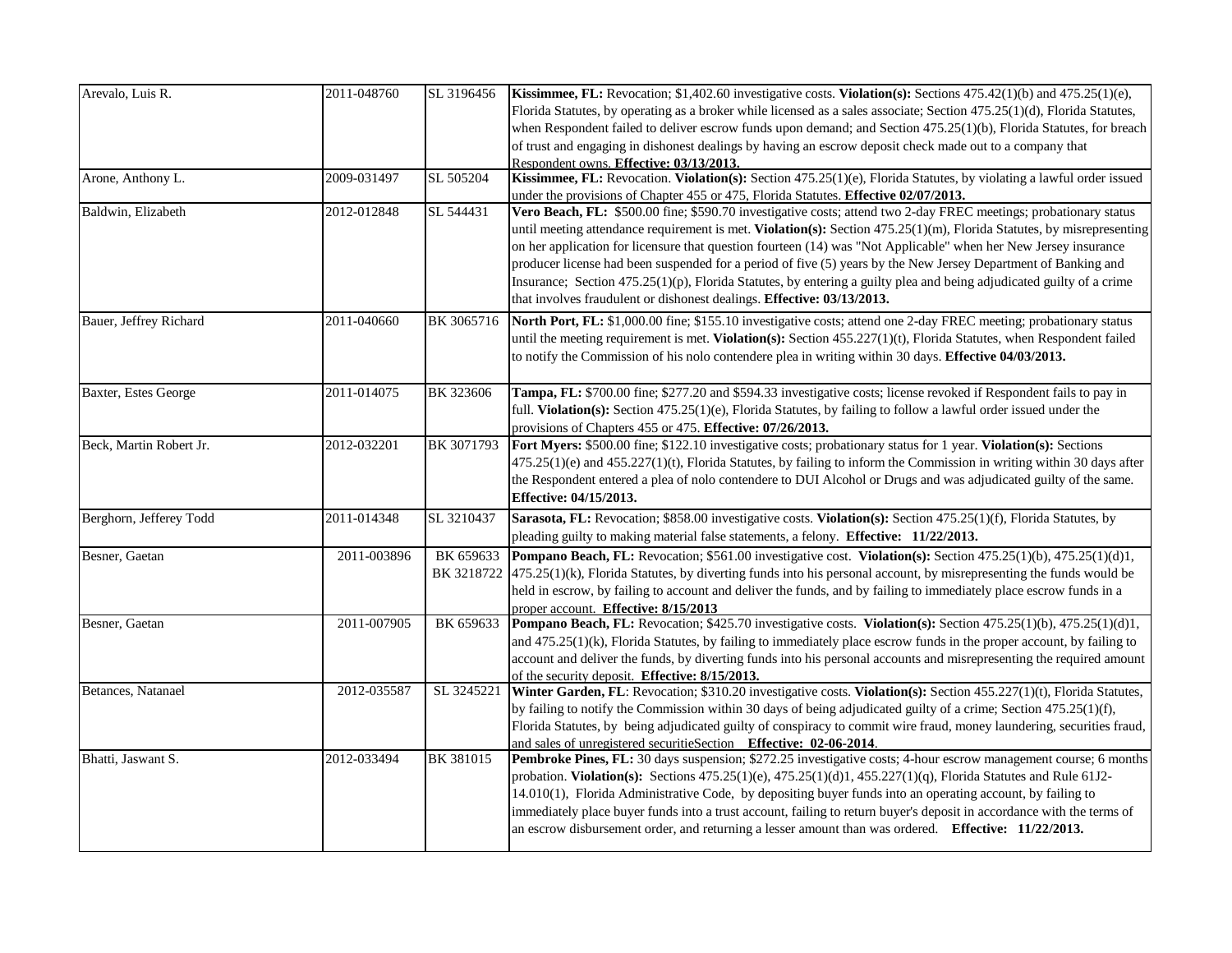| Boatman, Terrence Lamont  | 2012-040247<br>2012-028863 | SL 3131371 | Jacksonville, FL: Voluntary Surrender of License for Permanent Revocation. Effective: 02/07/2013.                                                                                                                                                                                                                                                                                                                                                                                                                                                                                                                                                                                                                                                                           |
|---------------------------|----------------------------|------------|-----------------------------------------------------------------------------------------------------------------------------------------------------------------------------------------------------------------------------------------------------------------------------------------------------------------------------------------------------------------------------------------------------------------------------------------------------------------------------------------------------------------------------------------------------------------------------------------------------------------------------------------------------------------------------------------------------------------------------------------------------------------------------|
| Bonadio, Michael          | 2013-001393                | BK 509670  | Fort Lauderdale, FL: Voluntary Surrender of License for Permanent Revocation. Effective: 07/19/2013.                                                                                                                                                                                                                                                                                                                                                                                                                                                                                                                                                                                                                                                                        |
| Bone, Jerry Norris II     | 2012-005325                | SL 651880  | Port Charlotte, FL: \$1,000.00 fine; \$132.00 investigative costs; attend one 2-day FREC meeting; 3-hour ethics<br>course; 18 months probation. Violation(s): Sections 475.25 (1) (e) and 455.227 (1)(t), Florida Statutes, by being<br>adjudicated guilty of violation of injunction for protection, and was adjudicated guilty of breach of the peace or<br>disorderly conduct. Respondent failed to self report to the department. Effective: 10/15/2013.                                                                                                                                                                                                                                                                                                                |
| Breton, Laurie E.         | 2012-032204                | BK 472257  | Sanibel, FL: Revocation. Violation(s): Sections 475.25(1)(e) and 455.227(1)(t), Florida Statutes, by failing to<br>timely provide written notification to the Florida Real Estate Commission; Section 475.25(1)(f), Florida Statutes, by<br>being found guilty of crimes involving moral turpitude. Effective 07/19/2013.                                                                                                                                                                                                                                                                                                                                                                                                                                                   |
| Briceno, Jennifer         | 2012-033446                | BK 3211443 | Ft. Lauderdale, FL: Revocation, \$3,000 fine, \$264 investigative costs. Violation(s): Section 475.25(1)(d)1, Florida<br>Statutes, when Respondent failed to account or deliver to any person, including a licensee under this chapter, at the<br>time which has been agreed upon or is required by law or, in the absence of a fixed time, upon demand of the person<br>entitled to such accounting and delivery, any personal property such as money, fund, deposit, check, draft; Section<br>475.25(1)(e), Florida Statutes, when he failed to immediately deposit Buyer's check into an escrow or trust account;<br>Section 475.5015, Florida Statutes, by failing to provide her brokerage business records to the Department for<br>inspection. Effective 07/18/2013. |
| Briceno, Jennifer Rebecca | 2013-004420                |            | BK 3211443 Fort Lauderdale, FL: Revocation; \$6,500.00 fine; \$247.50 investigative cost. Violation(s): Sections 475.25(1)(d)1,<br>475.25(1)(b), 475.25(1)(e), 475.42(1)(h), Florida Statutes, and Rule 61J2-14.010, Florida Administrative Code, by<br>depositing escrow money into a non-escrow account, by failing to return the escrow deposit, by making payments to<br>vendors from a bank account that holds escrow funds, and by failing to make available business records. Effective:<br>8/14/2013.                                                                                                                                                                                                                                                               |
| Brown, D. Keith           | 2013-006035                | BK 588360  | Tamarac, FL: Voluntary Relinquish license for permanent revocation. Effective: 02-04-2014.                                                                                                                                                                                                                                                                                                                                                                                                                                                                                                                                                                                                                                                                                  |
| Bruce, Jaime Lyn          | 2012-021349                | SL 3051412 | Davie, FL: \$1,000.00 fine; \$66.00 investigative costs; license suspended until September 5, 2017. Violation(s):<br>Section 475.25(1)(f), Florida Statutes, when Respondent pled nolo contendere to Insurance Fraud by False Claim and<br>Criminal Use of Personal ID Info. Effective: 07/19/2013.                                                                                                                                                                                                                                                                                                                                                                                                                                                                         |
| Bullard-May, Cheryl E.    | 2012-014208                | SL 3121690 | Delray Beach, FL: 5 years suspension; \$594.00 investigative costs. Violation(s): Section 475.25(1)(f), Florida<br>Statutes, by pleading nolo contendere to grand theft, a felony. Effective: 10/16/2013.                                                                                                                                                                                                                                                                                                                                                                                                                                                                                                                                                                   |
| Busuman, Mudingwa Tendai  | 2012-044248                | SL 3247817 | Pompano Beach, FL: \$500.00 fine; \$445.50 investigative costs; license suspended for 60 days. Violation(s):<br>Section 475.25(1)(f), Florida Statutes, by entering a plea of guilty to conspiracy to defraud the government with<br>respect to claims and by being convicted or found guilty of conspiracy to defraud the government with respect to<br>claims. Effective 07/19/2013.                                                                                                                                                                                                                                                                                                                                                                                      |
| Calvo, Jorge Andres       | 2012-041040                | BK 3069819 | Miami, FL: \$115.50 investigative costs; attend one 2-day FREC meeting; complete an escrow management course;<br>6 months probation. Violation(s): Sections 475.25(1)(b), 475.25(1)(e), Florida Statutes and Rule 61J2-14.010,<br>Florida Administrative Code, by misrepresenting that escrow funds were being held when they had not yet been<br>received and by not immediately depositing funds in escrow before returning said fund. Effective: 11/22/2013.                                                                                                                                                                                                                                                                                                             |
| Campbell, David O'Myles   | 2011-057403                | SL 534209  | Bonita Springs, FL: \$500.00 Fine; \$231.00 investigative costs. Violation(s): Respondent neither admits nor denies<br>that he allegedly violated Section $455.227(1)(t)$ , Florida Statutes, by failing to inform the Commission in writing<br>within 30 days after pleading nolo contendere to DUI Alcohol or Drugs and therefore violating Section 475.25(1)(a),<br>Florida Statutes. Effective: 05/09/2013.                                                                                                                                                                                                                                                                                                                                                             |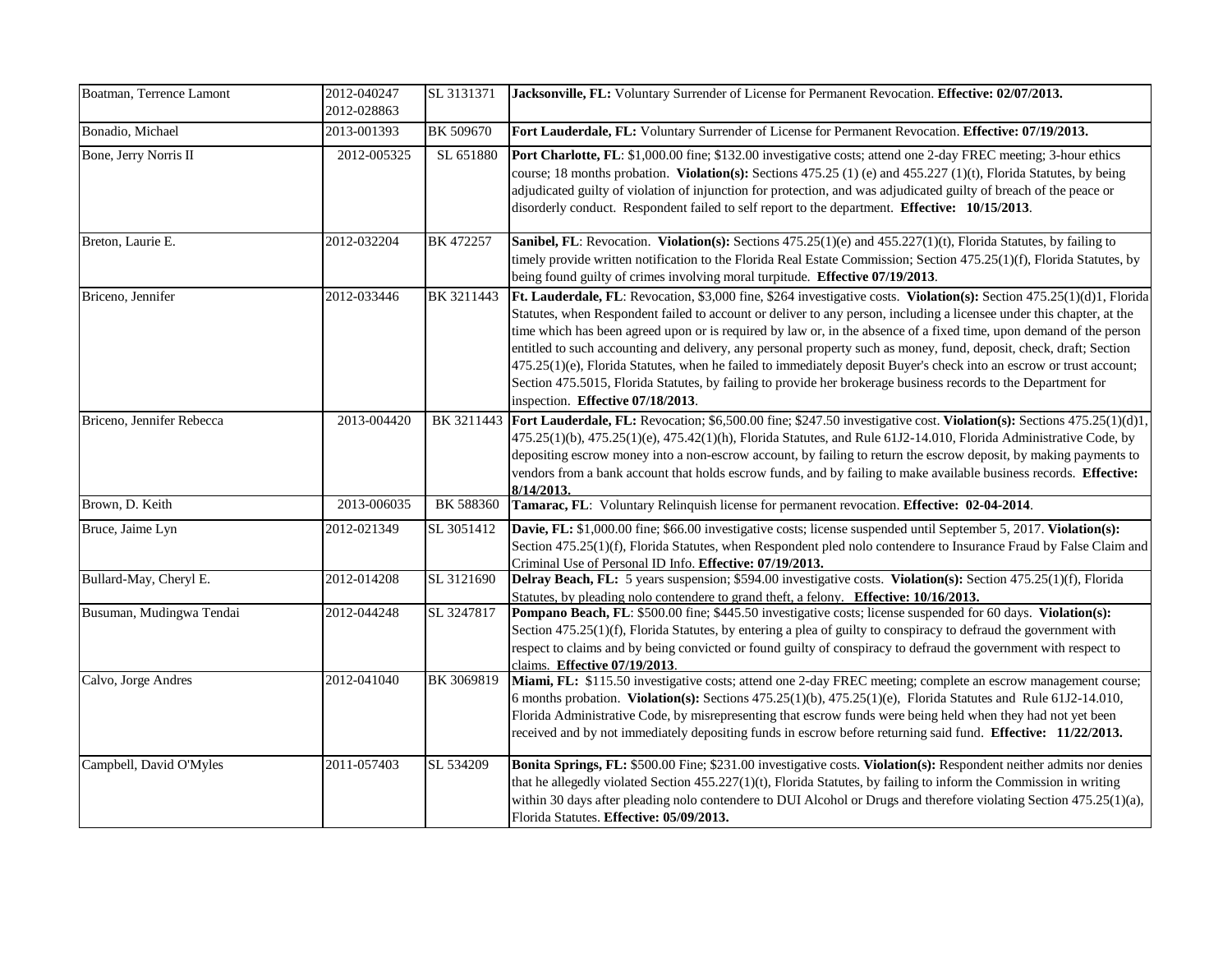| Carleton, Michael P.        | 2011-049896 | SL 3068971 | Anna Maria, FL: \$1,500.00 fine; \$1,082.40 investigative costs; license suspended for 1 year; attend two 2-day<br>FREC meetings; probationary status until meeting requirement is met. Violation(s): Section 475.25(1)(k), Florida<br>Statutes, by failing to place an escrow deposit with his registered employer; Section 475.25(1)(b), Florida Statutes, by<br>failing to place an escrow deposit with his registered employer, by failing to return the escrow deposit upon demand,<br>and by failing without legal justification to return the escrow deposit in a timely manner; Section $475.42(1)(h)$ ,<br>Florida Statutes, by obstructing or hindering an investigation by failing to provide the Department with<br>documentation confirming if and when owned escrow monies were returned to the person entitled to escrow deposit.<br><b>Effective 02/07/2013.</b> |
|-----------------------------|-------------|------------|----------------------------------------------------------------------------------------------------------------------------------------------------------------------------------------------------------------------------------------------------------------------------------------------------------------------------------------------------------------------------------------------------------------------------------------------------------------------------------------------------------------------------------------------------------------------------------------------------------------------------------------------------------------------------------------------------------------------------------------------------------------------------------------------------------------------------------------------------------------------------------|
| Carrera, Cynthia L.         | 2011-056536 | BK 3087737 | Clearwater Beach, FL: \$1000.00 fine; \$287.10 investigative costs. Violation(s): Respondent neither admits nor<br>denies that she allegedly violated Section 475.25(1)(f), Florida Statutes, by pleading guilty to grand theft, a crime<br>involving fraudulent or dishonest dealing. Effective: 11/22/2013.                                                                                                                                                                                                                                                                                                                                                                                                                                                                                                                                                                    |
| Causey, Michael Fred        | 2012-020585 | BK 488962  | St. Augustine, FL: \$1,000.00 fine; \$676.50 investigative costs; 6 months suspension; one year probation; attend two<br>2-day FREC meeting Violation(s): Section 475.25(1)(n), Florida Statutes, by being incarcerated at a correctional<br>institution. Effective: 07/10/2013.                                                                                                                                                                                                                                                                                                                                                                                                                                                                                                                                                                                                 |
| Cazas, Jose Pepe P.A        | 2011-016863 | SL 651092  | Pinecrest, FL: \$1,000.00 fine; \$404.25 investigative costs; license suspended for 3 years; license on probation for 3<br>years. Violation(s): Section 475.25(1)(f), Florida Statutes, by pleading guilty to conspiracy to commit wire fraud;<br>Section $475.25(1)(p)$ , Florida Statutes, by failing to inform the Commission in writing within 30 days after pleading<br>guilty to a felony; and Section 455.227(1)(t), Florida Statutes, by failing to inform the Commission in writing within<br>30 days after pleading guilty to a crime in any jurisdiction. Effective: 05/09/2013.                                                                                                                                                                                                                                                                                      |
| Center, Joyce Patrice       | 2012-035678 | SL 429598  | Jacksonville, FL: 3-hour ethics course; \$1,000.00 fine; \$511.50 investigative costs; attend two 2-day FREC<br>meetings; 2 years probation. Violation(s): Section. 475.25(1)(b), Florida Statutes, by advising her clients to mis-<br>date a check so that the mis-dated check facially appeared to fall within the timeframe required under a clause in the<br>sales contract. Effective: 02/05/14.                                                                                                                                                                                                                                                                                                                                                                                                                                                                            |
| Chapa, Oscar                | 2012-039883 | BK 3233246 | Miami, FL: \$500.00 fine; \$379.50 investigative costs; \$540.00 restitution, 30-hour broker post management course.<br>Violation(s): Respondent neither admits nor denies that he allegedly violated Sections $475.25(1)(d)1$ , $475.25(1)(b)$ ,<br>475.25(1)(e), Florida Statutes and Rules 61J2-14.010(1), 61J2-5.019 (1), Florida Administrative Code, by failing<br>to account and deliver deposit funds within specified time frame, by depositing escrow funds into an operating<br>account, by failing to immediately place funds into an account holding trust powers, by failing to ensure insure the<br>corporation had a current active license and by acting as a broker in a real estate transaction for a real estate<br>corporation without a current active license. Effective: 11/26/2013.                                                                     |
| Charles, Carl H.            | 2011-025302 | BK 3136903 | Pompano Beach, FL: \$1,000.00 fine; \$684.75 investigative costs, attend one 2-day FREC meeting, 3 hour ethics<br>course. Violation(s): Respondent neither admits nor denies that he allegedly violated Sections 475.25(1)(k),<br>475.25(1)(e), Florida Statutes and Rule 61J2-14.010(1), Florida Administrative Code, by depositing escrow funds<br>into an operating account. Effective: 11/22/2013.                                                                                                                                                                                                                                                                                                                                                                                                                                                                           |
| Clemmer, Lisa               | 2012-045905 |            | BK 3243965 Sarasota, FL: Revocation; \$122.10 investigative cost. Violation(s): Section 475.25(1)(e), Florida Statutes, by<br>having a brokers license be revoked. Effective: 10/14/2013.                                                                                                                                                                                                                                                                                                                                                                                                                                                                                                                                                                                                                                                                                        |
| Clifton, Ronald Dillard Jr. | 2011-037174 | BK 646167  | Daytona Beach, FL: 10 months suspension; \$1000.00 fine; \$264.00 investigative costs; attend three 2-day FREC<br>meetings. Violation(s): Respondent neither admits nor denies that he allegedly violated Sections 475.25(1)(f) and<br>475.25(1)(n), Florida Statutes, by being adjudicated guilty of bribery and false statement and being confined in a<br>county jail. Effective: 10/16/2013.                                                                                                                                                                                                                                                                                                                                                                                                                                                                                 |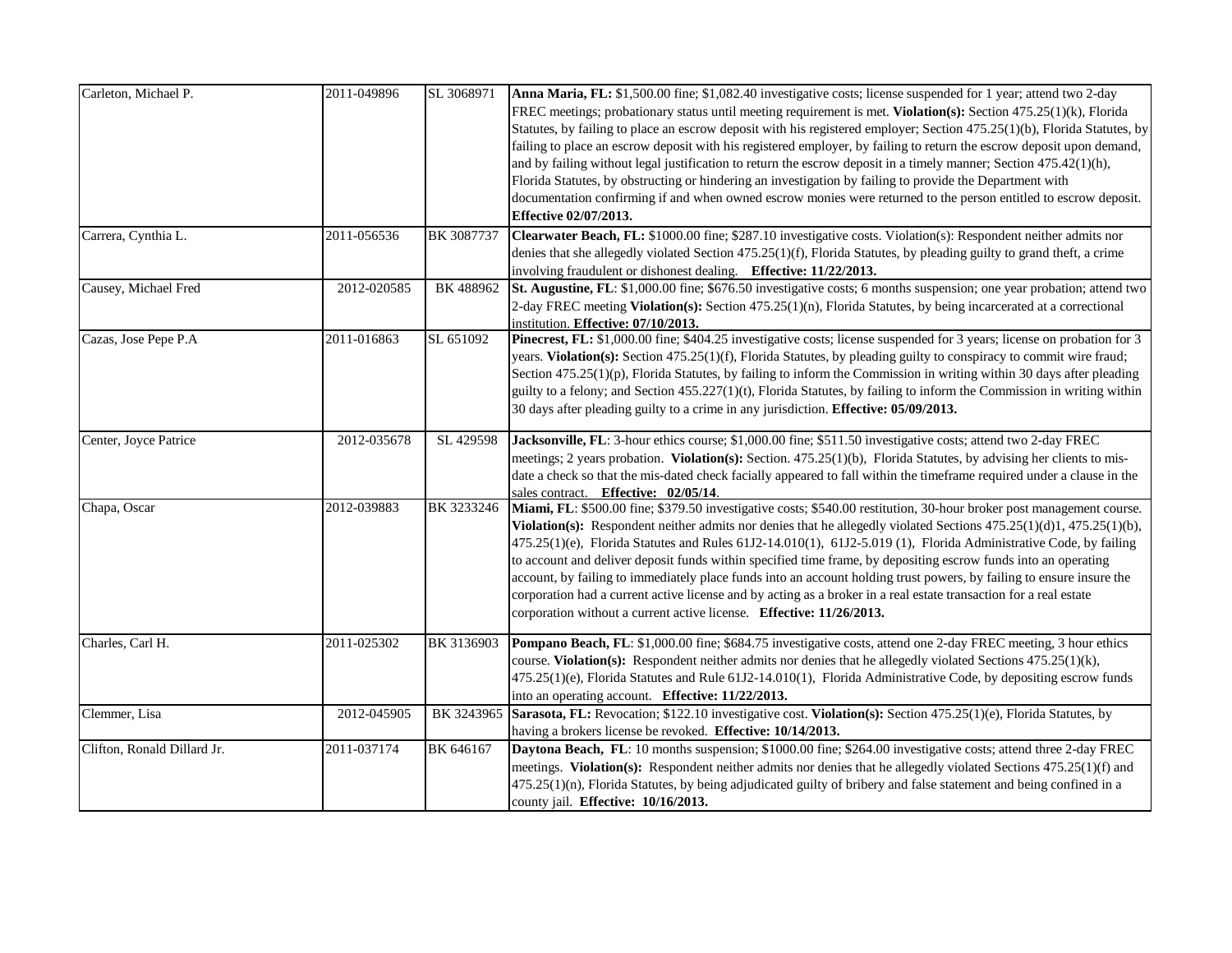| Columna, Luis F.            | 2012-036575 |            | BK 3243954 Miami Beach, FL: Revocation; \$99.00 investigative costs. Violation(s): Section 475.25(1)(d)1, Florida Statutes, by<br>receiving and failing to remit the full amount of an escrow deposit to the person entitled to the escrow deposit upon<br>demand; Section 475.25(1)(b); Florida Statutes, by failing to remit the full amount of an escrow deposit to the person<br>entitled to the escrow deposit upon demand, by misrepresenting that an escrow deposit was placed into escrow<br>account, and by using an escrow deposit for expenses unrelated to real estate; Section 475.5015, Florida Statutes, by<br>failing to provide the Department with brokerage business records upon request; Section 475.25(1)(k), Florida<br>Statutes, by failing to deposit an escrow deposit into escrow account. Effective: 02/06/2014. |
|-----------------------------|-------------|------------|----------------------------------------------------------------------------------------------------------------------------------------------------------------------------------------------------------------------------------------------------------------------------------------------------------------------------------------------------------------------------------------------------------------------------------------------------------------------------------------------------------------------------------------------------------------------------------------------------------------------------------------------------------------------------------------------------------------------------------------------------------------------------------------------------------------------------------------------|
| Corbin, Daniel A.           | 2011-032967 | BK 699562  | Miami, FL: 5 years suspension. Violation(s): Section 475.25(1)(f), Florida Statutes, by being found guilty of<br>securities fraud and conspiracy to commit wire fraud; Section 475.25(1)(p), Florida Statutes, by failing to timely self<br>report to the department. Effective: 11/22/2013.                                                                                                                                                                                                                                                                                                                                                                                                                                                                                                                                                 |
| Cortes, Gilbert             | 2010-058878 | SL 660165  | North Miami, FL: Revocation; \$297.00 investigative costs. Violation(s): Section 475.25(1)(f), Florida Statutes, by<br>pleading guilty and being adjudicated guilty of Theft of public money and fraudulently issued United State Post<br>Office money orders; Section $475.25(1)(p)$ , Florida Statutes, by failing to inform the Commission in writing within<br>30 days after pleading guilty and being adjudicated guilty of Theft of public money and Fraudulently issued United<br>States Post Office money orders; Section 455.227(1)(t), Florida Statutes, by failing to inform the Commission in<br>writing within 30 days after pleading guilty and being adjudicated guilty of Theft of public money and Fraudulently<br>issued United States Post Office money orders. Effective: 03/13/2013.                                    |
| Cummings, Joshua S.         | 2012-049331 | SL 3086765 | Tallahassee, FL: Voluntary Surrender of License for Permanent Revocation. Effective: 05/09/2013.                                                                                                                                                                                                                                                                                                                                                                                                                                                                                                                                                                                                                                                                                                                                             |
| D A Pruett Properties, Inc. | 2012-017807 | CQ 1041251 | Leesburg, FL: Revocation; \$247.50 investigative costs. Violation(s): Section 475.25(1)(d)1., Florida Statutes, when<br>the Respondent failed to account or deliver escrow funds when required. Effective 07/18/2013.                                                                                                                                                                                                                                                                                                                                                                                                                                                                                                                                                                                                                        |
| Davalos, Sara Del Rocio     | 2011-005450 | SL 3052470 | Miami, FL: \$1,000.00 fine; \$700.00 investigative costs; attend a 45-hour post-licensure course; attend an ethics<br>course; license suspended for a period of 60 days. Violation(s): Respondent neither admits nor denies that she<br>allegedly violated Section 475.25(1)(b), Florida Statutes, by fraudulently signing a Contract for Sale in the name of<br>Buyers or concealing from Buyers that Respondent signed the Contract for Sale in the name of Buyers. Effective:<br>02/07/2013.                                                                                                                                                                                                                                                                                                                                              |
| Dawson, Timothy Edward      | 2011-056513 | SL 682817  | Port St. Lucie, FL: Revocation; \$239.25 investigative costs. Violation(s): Section 475.25(1)(f), 475.25(1)(p), and<br>475.25(1)(n), Florida Statutes by pleading guilty to attempting to import five kilograms or more of cocaine and a<br>mixture containing marijuana and attempting to import 500 grams or more of cocaine and failing to report the plea.<br>Effective: 10/15/2013.                                                                                                                                                                                                                                                                                                                                                                                                                                                     |
| Diaz, Richard               | 2012-007705 | SL 3134051 | Miami Beach, FL: \$1,000.00 fine; \$219.45 investigative costs; complete an ethics course; attend one 2-day FREC<br>meeting. Violation(s): Respondent neither admits nor denies that he allegedly violated Section 475.25(1)(f), Florida<br>Statutes, by entering a guilty plea and being adjudicated guilty of conspiracy to commit health care fraud, a crime that<br>involves fraudulent or dishonest dealings; and Section $475.25(1)(p)$ , Florida Statutes, by failing to inform the<br>Commission in writing within 30 days after pleading guilty to conspiracy to commit health care fraud. Effective:<br>03/13/2013.                                                                                                                                                                                                                |
| Diaz-Ferrer, Anna           | 2010-049055 | SL 3202727 | Kissimmee, FL: Revocation. Violation(s): Section 475.25(1)(f), Florida Statutes, when Respondent pled nolo<br>contendere to accessory after the fact to leaving the scene of an accident and being adjudicated guilty of the same.<br><b>Effective 07/18/2013.</b>                                                                                                                                                                                                                                                                                                                                                                                                                                                                                                                                                                           |
| Dieter, Marco A.            | 2010-055999 | SL 3204580 | Sarasota, FL: Revocation. Violation(s): Section 475.25(1)(f), Florida Statutes, when Respondent pled guilty to<br>larceny - grand theft greater than \$300 but less than \$5,000; Section 475.25(1)(p), Florida Statutes, when Respondent<br>informed the Petitioner in writing of the felony plea but failed to do so within 30 days of the plea. <b>Effective</b><br>07/19/2013.                                                                                                                                                                                                                                                                                                                                                                                                                                                           |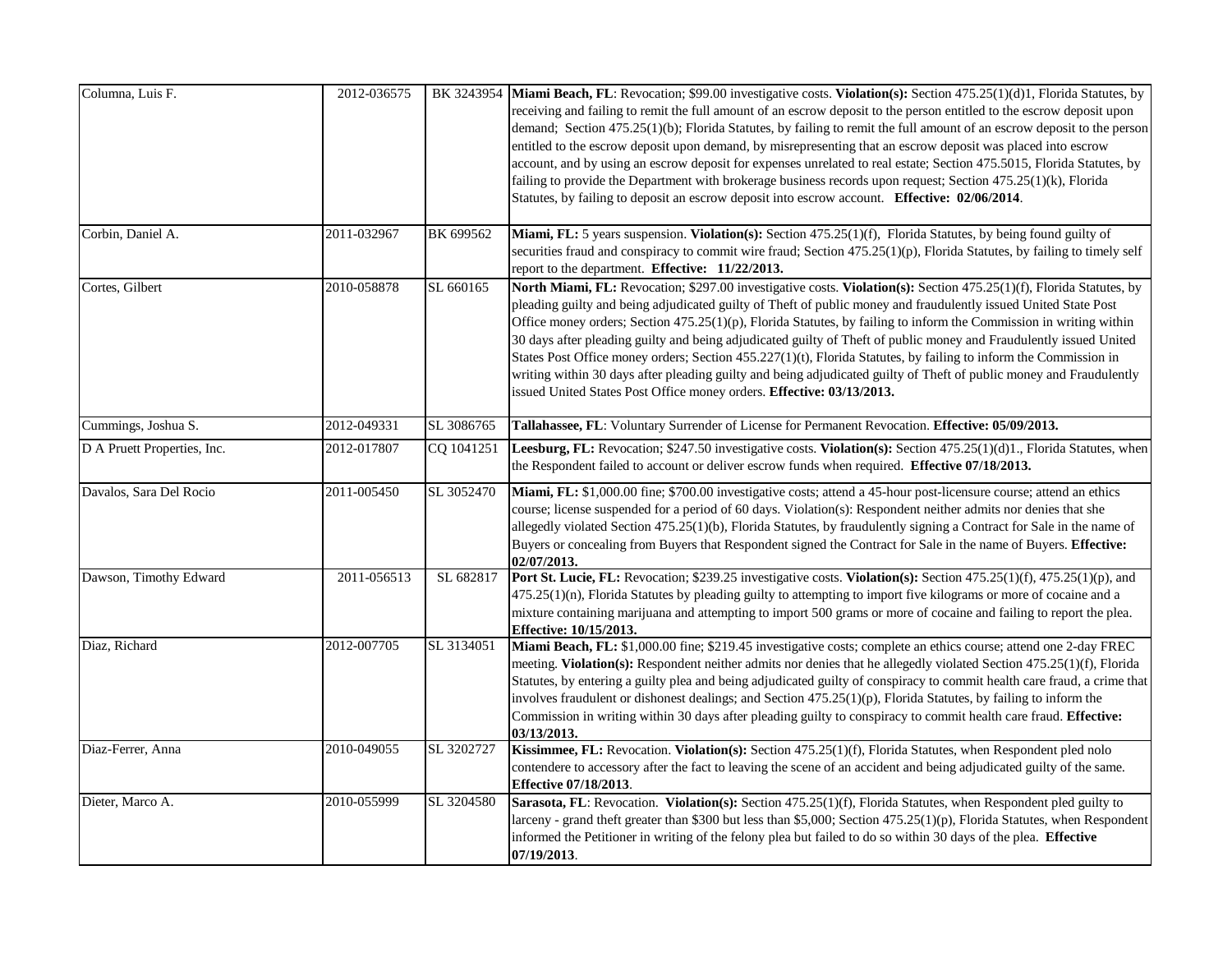| Drake, Paul                       | 2011-006956<br>2011-060357 |            | BK 3073258 Naples, FL: Voluntary Relinquishment of License for Permanent Revocation. Effective: 10/14/2013.                                                                                                                                                                                                                                                                                                                                                                                                                                                                                                                                                                                                                                                       |
|-----------------------------------|----------------------------|------------|-------------------------------------------------------------------------------------------------------------------------------------------------------------------------------------------------------------------------------------------------------------------------------------------------------------------------------------------------------------------------------------------------------------------------------------------------------------------------------------------------------------------------------------------------------------------------------------------------------------------------------------------------------------------------------------------------------------------------------------------------------------------|
| Duckworth, Elizabeth A.           | 2012-016628                | BK 606302  | <b>Fernandina Beach, FL:</b> 6 month suspension; \$500.00 fine; \$412.50 investigative costs; one 2-day FREC meeting;<br>6 months probation. Violation(s): Sections $475.25(1)(f)$ and $475.42(1)(p)$ , Florida Statutes, by being adjudicated<br>guilty of Conspiracy to Distribute 100 Kilograms or more of Marijuana. Effective: 10/15/2013.                                                                                                                                                                                                                                                                                                                                                                                                                   |
| Duplessis, Jacques                | 2013-000548                | SL 3131462 | Boynton Beach, FL: \$250.00 fine; \$247.50 investigative costs; license suspended for 6 months. Violation(s):<br>Section 475.25(1)(f), Florida Statutes, by pleading guilty to and adjudicated guilty of introducing into interstate<br>misbranded medical devices and entry of goods into the United States by means of false statement. Effective<br>07/18/2013.                                                                                                                                                                                                                                                                                                                                                                                                |
| Earle, Malvia O.                  | 2013-003594                | BK 3081278 | West Palm Beach, FL: Revocation; \$3,000.00 fine; \$1,155.00 investigative costs. Violation(s): Sections<br>475.25(1)(d)1, 475.25(1)(e), 475.25(1)(b), Florida Statutes and Rule 61J2-10.038(2), Florida Administrative Code,<br>by failing to return a buyer's deposit and by failing to notify the department of a current mailing address. <b>Effective:</b><br>11/22/2013.                                                                                                                                                                                                                                                                                                                                                                                    |
| Effort Realty, Inc.               | 2010-042875                | CQ 245833  | Nokomis, FL: \$165.00 fine; license suspended for 45 days. Violation(s): Respondent neither admits nor denies that<br>it allegedly violated Section 475.25(1)(k), Florida Statutes, by disbursing deposits to the seller without authorization<br>from the depositor; Section 475.25(1)(e), Florida Statutes, and Rule 61J2-14.011, Florida Administrative Code, by<br>prematurely disbursing deposits without authorization from the depositor, arbitration, mediation, or court<br>proceedings; and Section 475.25(1)(b), Florida Statutes, by breaching the trust of a depositor by disbursing funds<br>without authorization. Effective 07/19/2013.                                                                                                           |
| El Beyrouty, Mounir Albert        | 2012-009106                | BK 596936  | St. Petersburg, FL: 1 year suspension; \$2,000.00 fine; attendance at two 2-day FREC meetings; 30 hours of<br>education; 3 years probation. Violation(s): Sections 475.25(1)(d), 475.25(1)(b), 475.25(1)(k), 475.25(1)(e), Florida<br>Statutes and Rule 61J2-14.012(2), Florida Administrative Code, by leasing a property by an amount that exceeded<br>the amount disclosed to property owner and failing to remit additional proceeds to the owner, by misrepresenting<br>rental amounts and making false statements to property owner, by depositing security funds into an operating<br>account, and by failing to prepare monthly reconciliation. Effective: 11/22/2013.                                                                                    |
| <b>Equitable Company Realtors</b> | 2012-041042                | CQ 1027610 | Miami, FL: \$148.50 investigative costs. Violation(s): Sections 475.25(1)(b), 475.25(1)(e), Florida Statutes and<br>Rule 61J2-14.010 Florida Administrative Code, by misrepresenting that escrow funds were being held when they had<br>not yet been received, and by not immediately depositing funds in escrow before returning said fund. Effective:<br>11/22/2013.                                                                                                                                                                                                                                                                                                                                                                                            |
| Fashano, Shirley Ann              | 2009-006401                | SL 643653  | Melbourne, FL: \$250.00 fine; \$900.00 investigative costs; complete 46 hours of post-licensure courses; attend two<br>2-day FREC meetings. Violation(s): Respondent neither admits nor denies that she allegedly violated Section<br>475.25(1)(d)1., Florida Statutes, by failing to account and deliver a rental deposit; and Section 475.25(1)(b), Florida<br>Statutes, by failing to account for renter's funds. Effective: 04/12/2013.                                                                                                                                                                                                                                                                                                                       |
| Fernandez, Galia                  | 2011-048318                | SL 3156695 | Miami, FL: Revocation; \$282.15 investigative costs. Violation(s): Section 475.25(1)(f), Florida Statutes, when<br>Respondent plead guilty to conspiracy to commit bank fraud; Section 475.25(1)(p), Florida Statutes, when<br>Respondent failed to inform the Commission in writing within 30 days after pleading guilty; and Section<br>475.25(1)(n), Florida Statutes, by being confined in a federal correctional institution. Effective: 03/14/2013.                                                                                                                                                                                                                                                                                                         |
| Fernandez, Peter R.               | 2010-027545                | SL 543677  | Boca Raton, FL: Revocation; \$349.80 investigative costs. Violation(s): Section 475.25(1)(f), Florida Statutes, by<br>pleading guilty to exploitation of an elderly person, criminal conspiracy and grand theft, crimes which directly relate<br>to the activities of a licensed sales associate or involve moral turpitude or fraudulent or dishonest dealing; Section<br>475.25(1)(p), Florida Statutes, by failing to inform the Commission in writing within 30 days after the Respondent<br>pled guilty to exploitation of an elderly person, criminal conspiracy and grand theft; Section 475.25(1)(s), Florida<br>Statutes, when Respondent's mortgage broker license was revoked by the Florida Office of Financial Regulation.<br>Effective: 03/14/2013. |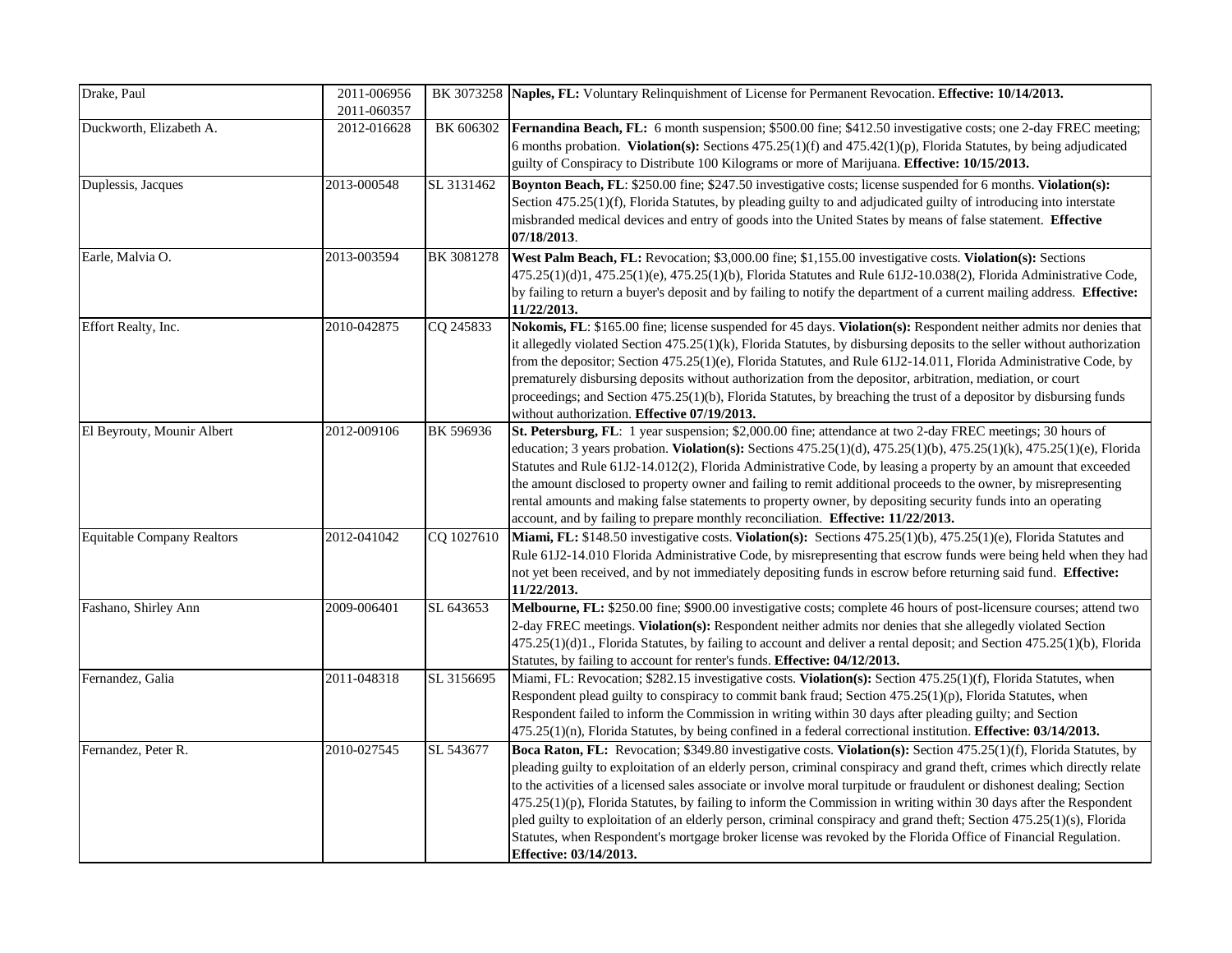| Fischler, Louis Martin     | 2011-004042                | SL 540121  | Delray Beach, FL: Revocation; \$825.00 investigative costs. Violation(s): Section 475.25(1)(f), Florida Statutes by<br>entering a plea of guilty to Conspiracy to Commit Securities Fraud. Effective: 6/14/2013.                                                                                                                                                                                                                                                                                                                                                                                                                      |
|----------------------------|----------------------------|------------|---------------------------------------------------------------------------------------------------------------------------------------------------------------------------------------------------------------------------------------------------------------------------------------------------------------------------------------------------------------------------------------------------------------------------------------------------------------------------------------------------------------------------------------------------------------------------------------------------------------------------------------|
| Fleak, Kimberly Ann        | 2011-038615                | SL 691841  | Ft. Lauderdale, FL: Revocation. Violation(s): Section 475.25(1)(e), Florida Statutes, by violating a lawful order<br>issued under the provisions of Chapter 455 or 475, Florida Statutes. Effective: 02/07/2013.                                                                                                                                                                                                                                                                                                                                                                                                                      |
| Foster, Peter Anthoney Jr. | 2013-000868                | SL 3241040 | West Palm Beach, FL: \$1,000.00 fine; \$528.00 investigative costs; 90 days probation, attend one 2-day FREC<br>meeting. Violation(s): Section 455.227(1)(t), Florida Statutes, by pleading nolo contendere to unauthorized<br>possession of an identification card and failing to notify the department within 30 days. Effective: 11/22/2013.                                                                                                                                                                                                                                                                                       |
| Friedel, Carrie Lynne      | 2011-049414                | SL 3231866 | Fort Myers, FL: \$97.35 investigative costs; 6 month probation; one 2-day FREC meeting; 28 hour reactivation<br>course. Violation(s): Section $455.227(1)(t)$ and $475.25(1)(a)$ by pleading guilty to DUI with property damage and<br>failing to report the plea. Effective: 10/14/2013.                                                                                                                                                                                                                                                                                                                                             |
| Garcia, Camilo             | 2011-048311                | SL 3163040 | Miami, FL: Revocation; \$214.50 investigative costs. Violation(s): Sections 475.25(1)(f) and 475.25(1)(p), Florida<br>Statues, by pleading guilty to Conspiracy to Commit Bank Fraud. Effective: 10/15/2013                                                                                                                                                                                                                                                                                                                                                                                                                           |
| Garcia, Marla P.           | 2011-018111                | BK 3101824 | West Palm Beach, FL: \$1,000.00 fine; \$363.00 investigative costs; attend one 2-day FREC meeting; probationary<br>status until attendance requirements are met. Violation(s): Section $455.227(1)(j)$ , Florida Statutes, by assisting an<br>unlicensed individual engaging in the practice of real estate. Effective: 02/07/2013.                                                                                                                                                                                                                                                                                                   |
| Godfrey, Joseph E.         | 2011-000793                | SL 664616  | Boca Raton, FL: \$1,000.00 Fine; \$297.00 investigative costs; complete a 4-hour escrow management course; attend<br>one 2-day FREC meeting. Violation(s): Section 475.42(1)(a), Florida Statutes, by depositing an escrow deposit<br>without the direction or supervision of a broker while licensed as a sales associate; Section 475.42(1)(b), Florida<br>Statutes, by depositing an escrow deposit into an account for Vision Realty when he was employed as a sales<br>associate for Boynton Realty, Inc. Effective: 05/14/2013.                                                                                                 |
| Gomez, Jorge E.            | 2012-019724<br>2012-020433 | SL 3238409 | Weston, FL: Settlement agreement to voluntarily relinquish license for permanent revocation. Effective 07/19/2013.                                                                                                                                                                                                                                                                                                                                                                                                                                                                                                                    |
| Goss, Denise Marie         | 2012-039530                | SL 3036900 | Fort Myers, FL: \$750.00 fine; \$424.05 investigative costs; attend one 2-day FREC meeting; 28 hour reactivation<br>course; 6 months probation. Violation(s): Section 475.42(1)(b), Florida Statutes, by operating as a broker while<br>licensed as sales associate; Section 475.42(1)(d), Florida Statutes, by collecting real estate funds from a tenant for the<br>lease of a property without the express consent of their employer; Rule 61J2-14.009, Florida Administrative Code, by<br>collecting real estate funds and failing to deliver them to employer by the end of the next business day. Effective:<br>02-06-2014.     |
| Grable, Terrance Lee       | 2012-044761                | BL 509775  | Cape Coral, FL: \$500.00 fine; \$270.60 investigative costs; 6 months probation, attend one 2-day FREC meeting.<br>Violation(s): Sections $475.25(1)(e)$ and $455.227(1)(t)$ , Florida Statutes, by failing to timely provide written<br>notification to the Florida Real Estate Commission of his convictions for resisting arrest without violence, assault on<br>a police officer, resisting and obstructing an officer without violence, and battery; and Section 475.25(1)(f), Florida<br>Statutes, by being found guilty of a crime which involves moral turpitude or fraudulent of dishonest dealing.<br>Effective 07/19/2013. |
| Griffin, Ben Holland       | 2011-039147                | SL 682886  | Minneola, FL: Revocation. Violation(s): Section 475.25(1)(e), Florida Statutes, by failing to comply with a lawful<br>order issued under the provisions of Chapters 475 and 455, Florida Statutes; Section 455.227(1)(q), Florida Statutes,<br>by failing to comply with the discipline in a Final Order issued by the FREC. Effective 07/19/2013.                                                                                                                                                                                                                                                                                    |
| Gruszecki, Mark F.         | 2013013179                 |            | SL 3145013 Jacksonville, FL: Voluntary Relinquishment of License for Permanent Revocation. Effective: 10/15/2013.                                                                                                                                                                                                                                                                                                                                                                                                                                                                                                                     |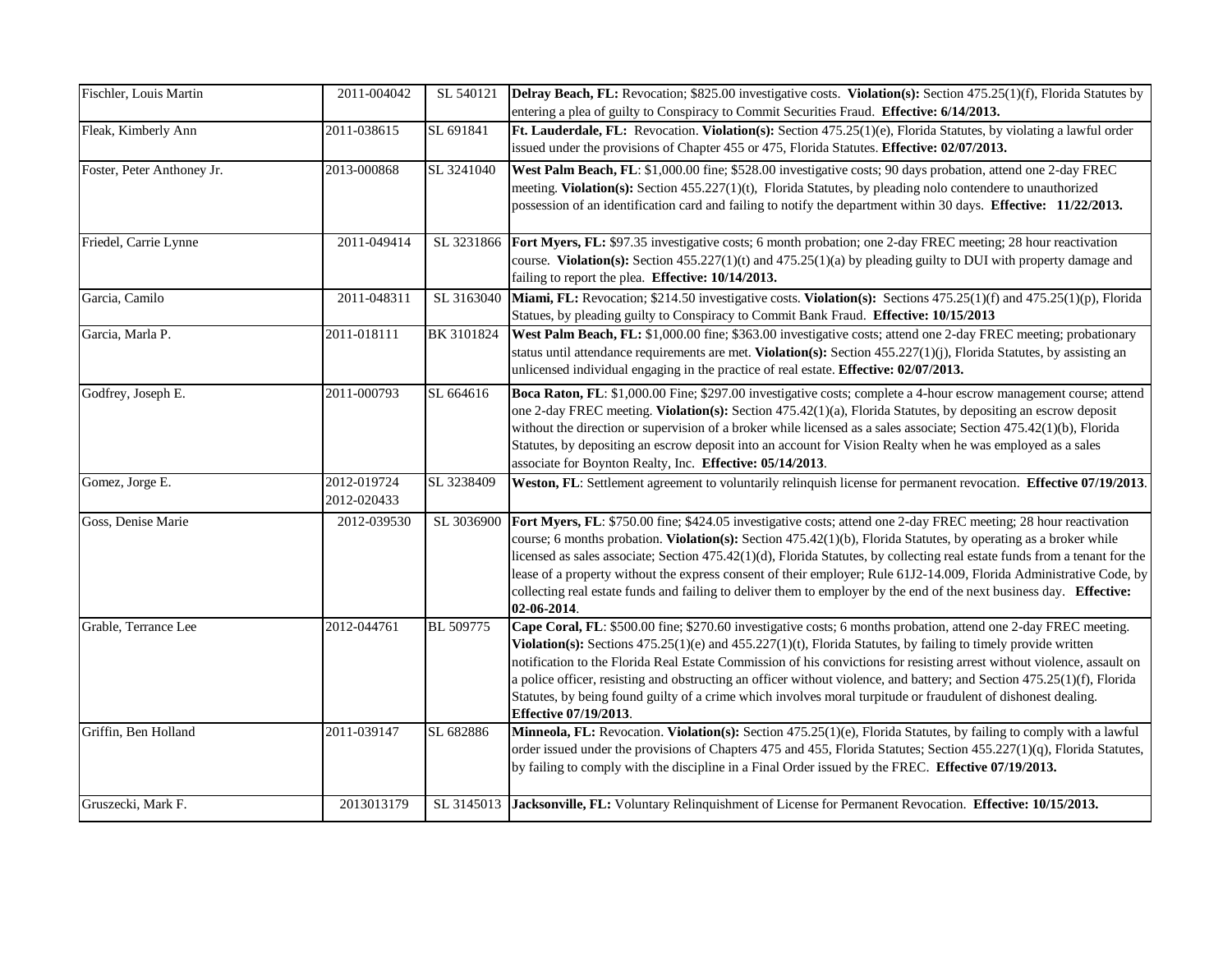| Guaracino, Joseph Andrew      | 2012-007749 | SL 3101282 | Sunrise, FL: Revocation; \$561.00 investigative costs. Violation(s): Sections 475.25(1)(f), Florida Statutes by<br>pleading guilty to conspiracy to commit mail fraud and wire fraud and $475.25(1)(n)$ , Florida Statutes, by being<br>confined to a federal prison. Effective: 10/18/2013.                                                                                                                                                                                                                                                                                                                                                                                                                                                                                                                                                                                                                                                                                                                                                                                                                                                                                                                           |
|-------------------------------|-------------|------------|------------------------------------------------------------------------------------------------------------------------------------------------------------------------------------------------------------------------------------------------------------------------------------------------------------------------------------------------------------------------------------------------------------------------------------------------------------------------------------------------------------------------------------------------------------------------------------------------------------------------------------------------------------------------------------------------------------------------------------------------------------------------------------------------------------------------------------------------------------------------------------------------------------------------------------------------------------------------------------------------------------------------------------------------------------------------------------------------------------------------------------------------------------------------------------------------------------------------|
| Hawley, Yvonne M.             | 2008-049800 | BK 658388  | Houston, TX: \$250.00 fine; \$864.60 investigative costs; license suspended for a period of 1 year. Violation(s):<br>Respondent neither admits nor denies that she allegedly violated the following: Section 455.275, Florida Statutes, and<br>Rule 61J2-10.038, Florida Administrative Code, when Respondent failed to notify the DBPR of her current mailing<br>address within 10 days after the change of address; Section 475.180(2)(b), Florida Statutes, when she failed to notify<br>the Commission within 60 days of her change in residency; Section 475.42(1)(i), Florida Statutes, when Respondent<br>failed to preserve the business records of her brokerage for a time period of five years from the date of receipt of any<br>money or the execution by any party of any listing agreement. Effective 02/06/2013.                                                                                                                                                                                                                                                                                                                                                                                       |
| Haynes, Anthony Lefonso       | 2013-002695 | BK 396499  | Seffner, FL: Revocation; \$214.50 investigative costs. Violation(s): Section 475.25(1)(f), Florida Statutes by<br>pleading guilty of wire fraud affecting a financial institution. Effective: 11/22/2013.                                                                                                                                                                                                                                                                                                                                                                                                                                                                                                                                                                                                                                                                                                                                                                                                                                                                                                                                                                                                              |
| Henry, Kimberly Tara          | 2012-048189 | BK 3036222 | Miami Beach, FL: Revocation, \$5,500.00 fine, \$279.50 investigative costs. Violation(s): Respondent violated<br>Section 472.25(1)(d)1, Florida Statutes, by failing to deliver Prillaman's \$15,000 escrow deposit for the deposit for<br>the Subject Property when he had a valid claim to the deposit; violated Section 475.25(1)(b), Florida Statutes, by<br>receiving an escrow deposit of \$15,000 and failing to return the deposit to Prillaman, who had a valid claim to the<br>deposit; by falsely indicating to Schooley that the transaction for the Subject Property had closed and she had earned<br>a \$5,000 commission for the transaction which was to disbursed; by forging the signatures of Prillaman and an agent<br>for Roca Gonzalez, P. A. on the HUD statement; violated Section 475.5015, Florida Statutes, by failing to make<br>available her brokerage business records for the Department for inspection; and violated Section 475.42(1)(h),<br>Florida Statutes, by preventing the Department from conducting a reasonable statutorily permitted audit, by failing to<br>make brokerage business records and escrow account records available to the Department. Effective 07/22/2013. |
| Hidalgo, Ernesto A.           | 2012-000766 | SL 3210332 | Fort Lauderdale, FL: \$750.00 fine; \$544.50 investigative costs; attend one 2-day FREC meeting; 60 hours of post<br>license continuing education. Violation(s): Respondent admits that he violated Sections 475.25(1)(a) and<br>$(455.227(1)(j))$ , Florida Statutes by aiding and assisting an unlicensed company in property management services<br>and/or broker activities. Effective: 10/16/2013.                                                                                                                                                                                                                                                                                                                                                                                                                                                                                                                                                                                                                                                                                                                                                                                                                |
| Hill, Joseph W.               | 2011-057404 | SL 3128899 | Cape Coral, FL: \$500.00 fine; \$290.40 investigative costs; attend one 2-day FREC meeting; probationary status<br>until the attendance requirements are met. Violation(s): Sections $475,25(1)(e)$ and $455.227(1)(t)$ , Florida Statutes, by<br>failing to timely provide written notification to FREC of his plea of nolo contendere to DUI and Damage to Person or<br>Property; and Section 455.227(1)(t), Florida Statutes, by failing to timely provide written notification to FREC of his<br>plea of nolo contendere to marijuana and drug equipment possession. Effective: 03/14/2013.                                                                                                                                                                                                                                                                                                                                                                                                                                                                                                                                                                                                                        |
| Hobbs, David Anthony          | 2012-025068 | SL 3122610 | <b>Saint Cloud, FL</b> : Revocation; \$1072.50 investigative costs. <b>Violation(s):</b> Section 475.42(1)(b), Florida Statutes, by<br>operating as a broker while licensed as sales associate; Section 455.227(1)(j), Florida Statutes, by assisting an<br>unlicensed entity in the practice of real estate. Effective: 02/06/2014.                                                                                                                                                                                                                                                                                                                                                                                                                                                                                                                                                                                                                                                                                                                                                                                                                                                                                   |
| Hollingsworth, Cristine Marie | 2011-051102 | SL 3185082 | Orlando, FL: Revocation; \$287.10 investigative costs. Violation(s): Section 475.25(1)(f), Florida Statutes, when<br>Respondent plead nolo contendere to grand theft; Section 455.227(1)(t), Florida Statutes, when Respondent failed to<br>provide written notification to the Commission of her plea of nolo contendere to grand theft, a felony, within thirty<br>days. Effective: 05/01/2013.                                                                                                                                                                                                                                                                                                                                                                                                                                                                                                                                                                                                                                                                                                                                                                                                                      |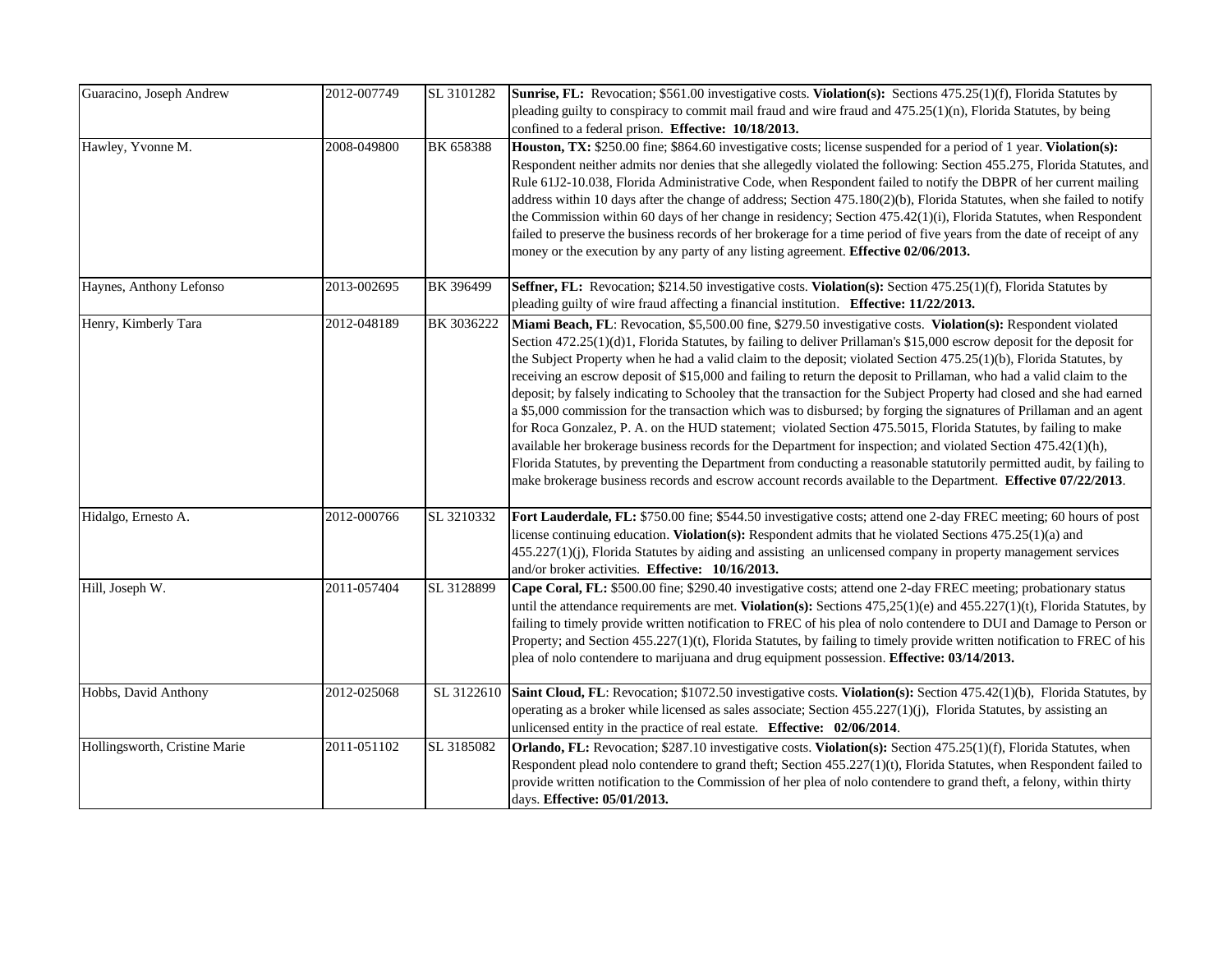| Hubschman, Michael        | 2012-022390 |            | BL 3042488 Daytona Beach, FL: \$6,750.00 fine; \$5,332.80; attend at 12 complete FREC general meeting(s); 25 hours      |
|---------------------------|-------------|------------|-------------------------------------------------------------------------------------------------------------------------|
|                           | 2012-036783 |            | continuing education; 60 months probation. Violation(s): Section 475.25(1)(u), Florida Statutes, by failing to          |
|                           | 2012-036785 |            | supervise employees; Section $475.25(1)(v)$ , Florida Statutes, by failing to review the brokerage's accounting         |
|                           | 2012-036787 |            | procedures; Section 475.25(1)(d)1, Florida Statutes, by the misconduct of his employee; Section 475.25(1)(k),           |
|                           | 2012-041896 |            | Florida Statutes, by misdirecting rental escrows into an operating account; Section 475.25(1)(d), Florida Statutes, by  |
|                           | 2012-041899 |            | failing to deliver money to any person as required by law; Section 475.25(1)(b), Florida Statutes, by misappropriating  |
|                           | 2012-042319 |            | escrow funds and misrepresenting that funds would be properly disbursed; Rule 61J2-14.010, Florida                      |
|                           | 2012-044857 |            | Administrative Code, by failing to maintain an escrow or trust account; Rule 61J2-14.011, Florida Administrative        |
|                           | 2013-000500 |            | Code, by using rental deposits to pay vendor invoices and Rule 61J2-14.012, Florida Administrative Code, by failing     |
|                           |             |            | to provide monthly reconciliation. Effective: 02-05-2014.                                                               |
| Hudson-Smelser, Teresa A. | 2011-045458 | SL 693947  | Wellington, FL: Revocation. Violation(s): Sections 475.25(1)(f) and 475.25(1)(p), Florida Statues, by being             |
|                           |             |            | adjudicated guilty of Organized Scheme to Defraud. Effective: 10/15/2013                                                |
| Humphreys, Glenn M.       | 2013-023621 | SL 670912  | Clearwater, FL: Voluntary Relinquishment of License for Permanent Revocation. Effective: 11/22/2013.                    |
| Isenberg, Dean Alan PA    | 2010-000852 | SL 705446  | Miami, FL: \$500.00 fine; \$66.00 investigative costs. Violation(s): Respondent neither admits nor denies violating     |
|                           |             |            | Section 475.25(1)(f), Florida Statutes, when he entered a plea of nolo contendere to four counts of misdemeanor         |
|                           |             |            | Stalking. Effective 02/06/2013.                                                                                         |
| Isley, Deborah L.         | 2013-034770 | SL 3220948 | Ft. Meyers, FL: Voluntary Relinquishment of License for Permanent Revocation. Effective: 12/27/2013.                    |
| Jacobs, Michael Scott     | 2013-001436 | SL 651321  | Florida City, FL: Revocation; \$214.00 investigative costs. Violation(s): Section 475.25(1)(f), Florida Statutes, by    |
|                           |             |            | being adjudicated guilty of contributing to the delinquency of a minor, et al., a crime of moral turpitude, and         |
|                           |             |            | 475.25(1)(n), Florida Statutes by being confined in Dade Correctional Institute. Effective: 11/22/2013.                 |
|                           |             |            |                                                                                                                         |
| Jarjisian, Robert G.      | 2011-010547 | SL 3224335 | <b>Oxford, PA:</b> Voluntary Relinquishment of License for Permanent Revocation. Effective: 6/14/2013.                  |
| John, Clayton             | 2009-063846 | SL 3186951 | Ft. Myers, FL: Revocation; \$671.75 investigative costs. Violation(s): Section 475.25(1)(f), Florida Statutes, when     |
|                           |             |            | he plead guilty to one felony count of Loan and Application Fraud in US District Court. Effective: 05/09/2013.          |
|                           |             |            |                                                                                                                         |
| Johnson, C. Andre'        | 2012-008601 | BK 3002614 | Boca Raton, FL: Revocation; \$577.50 investigative costs. Violation(s): Section 475.25(1)(k), Florida Statutes,         |
|                           |             |            | when the Respondent deposited an escrow deposit into his office operating account; Section 475.25(1)(e), Florida        |
|                           |             |            | Statutes, when he failed to comply with Section 475.5015, Florida Statutes, when he failed to "keep and make            |
|                           |             |            | available such books, accounts, and records as will enable the department to determine whether such broker is in        |
|                           |             |            | compliance of this chapter." Effective: 05/09/2013.                                                                     |
| Jones, Donald Richard     | 2011-060700 | BL 3239720 | Dallas, TX: \$250.00 fine; \$247.50 investigative costs. Violation(s): Respondent neither admits nor denies that he     |
|                           |             |            | allegedly violated Section 475.25(1)(g), Florida Statutes, when the Oklahoma Real Estate Commission acted against       |
|                           |             |            | Respondent's Oklahoma broker license. Effective: 8/14/2013.                                                             |
| Kapp, Teofil Neal         | 2012-021396 | SL 629826  | Dania, FL: One year suspension; \$1,500.00 fine; \$453.75 investigative costs; attend two 2-day FREC meetings; 15       |
|                           |             |            | months probation. Violation(s): Sections $475.25(1)(a)$ and $475.42(1)(b)$ , Florida Statutes, by operating as a broker |
|                           |             |            | for any person not registered and his employer; Section 475.42(1)(d), Florida Statutes, by collecting money in his      |
|                           |             |            | own name and not in the name of his employer and with the express consent of his employer. <b>Effective:</b>            |
|                           |             |            | 10/16/2013.                                                                                                             |
| Keene, Brandon Christian  | 2012-005314 | SL 3245829 | Naples, FL: \$750.00 fine; \$171.60 investigative costs; 6 months probation; attend two 2-day FREC meetings.            |
|                           |             |            | Violation(s): Respondent violated Section 455.227(1)(t), Florida Statutes, by failing to inform the Commission in       |
|                           |             |            |                                                                                                                         |
|                           |             |            | writing within 30 days after pleading no contest to possession of less than 20 gram of Marijuana, thereby violating     |
|                           |             |            | Section 475.25(1)(a), Florida Statute. Effective 07/18/2013.                                                            |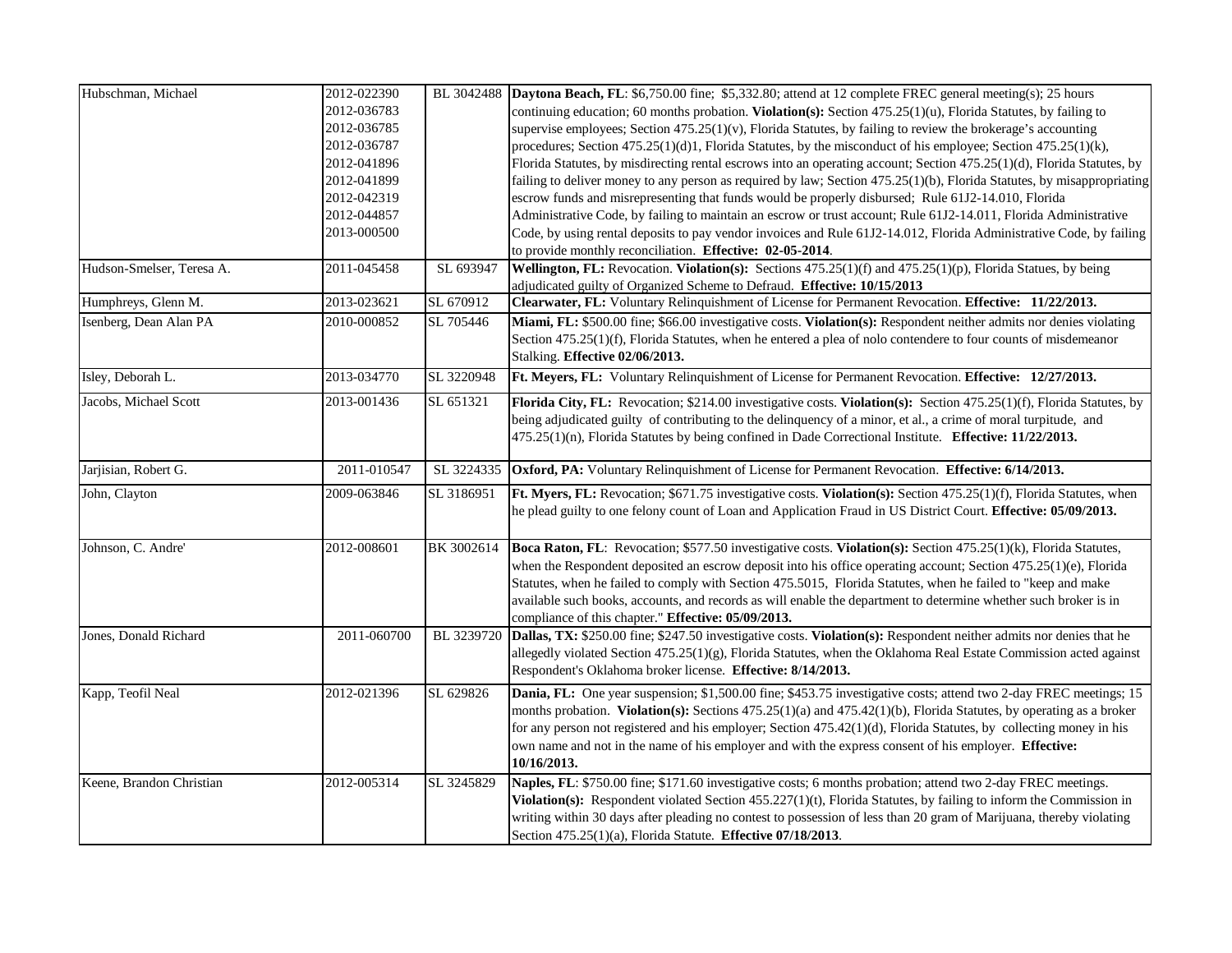| Kimberly & Associates Real<br>Estate, LLC | 20124048192 | CQ1032418  | Miami Beach, FL: Revocation; \$115.50 investigative costs. Violation(s): Respondent violated Section<br>475.25(1)(d)1, Florida Statutes, by failing to deliver Prillaman's \$15,000 escrow deposit for the Subject Property<br>when he had a valid claim to the deposit. Effective 07/22/2013.                                                                                                                                                                                                                                                                                                           |
|-------------------------------------------|-------------|------------|----------------------------------------------------------------------------------------------------------------------------------------------------------------------------------------------------------------------------------------------------------------------------------------------------------------------------------------------------------------------------------------------------------------------------------------------------------------------------------------------------------------------------------------------------------------------------------------------------------|
| King, Sandra E.                           | 2010-063060 | SL 3021043 | St. Petersburg, FL: Revocation; \$207.90 investigative costs. Violation(s): Respondent violated Section<br>475.42(1)(b), Florida Statutes, by acting as a broker by collection a total of \$9,000.00 during a real estate transaction<br>which was not under the direction or supervision of her broker; and violated Section 475.42(1)(d), Florida Statutes,<br>by receiving four deposits in the amount \$9,000.00 and failing to deliver those checks to her broker; by failing to<br>notify her broker of the transaction; by collecting money made out to her personally. Effective 07/18/2013.     |
| Koskey, Richard C.                        | 2010-055888 | SL 3154794 | Atlanta, GA: \$1,000.00 fine; \$132.00 investigative costs; suspension of license for 5 years; probationary status for 5<br>years; attend two 2-day FREC meetings; and complete a 28 hour reactivation course; Probation will end upon<br>completion of meeting and course requirements. Violation(s): Sections 475.25(1)(s) and 455.227(1)(f), Florida<br>Statutes, when Respondent was disbarred as an attorney in the State of Florida. Effective: 02/07/2013.                                                                                                                                        |
| Lara, Luis J.                             | 2013-011629 | SL 3168945 | Homestead, FL: Revocation; \$907.00 investigative costs. Violation(s): Sections 475.25(1)(b), 475.25(1)(k),<br>475.25(1)(e), 475.25(1)(a), 475.42(1)(d), Florida Statutes and Rule 61J2-14.009, Florida Administrative Code, by<br>misappropriating escrow funds, collecting money orders as a sales associate without reporting funds to brokerage,<br>failing to immediately place escrow funds into an escrow account with broker, and by cashing multiple money orders<br>in own name. Effective: 11/5/2013.                                                                                         |
| LaRoche, Chad Collin                      | 2012-010286 | SL 3245726 | Ocala, FL: Revocation; \$288.50 investigative costs. Violation(s): Section 475.25(1)(s), Florida Statutes, when the<br>Construction Industry Licensing Board revoked Respondent's license number CPC 1457399. Effective: 05/09/2013.                                                                                                                                                                                                                                                                                                                                                                     |
| Lee, Anthony F.                           | 2012-018778 | SL 3179698 | Tallahassee, FL: \$250.00 fine; \$755.70 investigative costs; attend one 2-day FREC meeting; probation until June<br>17, 2014. Violation(s): Section 475.25(1)(e), Florida Statutes, by failing to comply with a Final Order. Effective:<br>02/18/2014.                                                                                                                                                                                                                                                                                                                                                  |
| Leite, Gabriel                            | 2012-040662 | BK 3182112 | Deerfield Beach, FL: Revocation; \$4,500.00 fine; \$453.75 investigative costs. Violation(s): Section 475.25(1)(d)1,<br>Florida Statutes, by receiving a \$30,000.00 deposit and failing to return the remaining portion which he failed to<br>remit at closing (\$20,000.00); Section 475.25(1)(b), Florida Statutes, when he engaged in dishonest dealings when he<br>used the escrow fund to issue a check for \$28,000 to a different individual; and Section 475.5015, Florida Statutes,<br>by failing to provide brokerage business records as requested by the Department. Effective: 06/14/2013. |
| Limekiller, Judy P. A.                    | 2012-018222 | SL 3131887 | Sarasota, FL: 30 day suspension; \$2,500.00 fine. Violation(s): Section 475.25(1)(b), Florida Statutes, by signing<br>documents with signatures other than her own. Effective: 8/14/2013.                                                                                                                                                                                                                                                                                                                                                                                                                |
| Luiz, Judy                                | 2013-005394 | BK 3264513 | Oviedo, FL: Voluntary Surrender of License for Permanent Revocation. Effective: 4/12/2013.                                                                                                                                                                                                                                                                                                                                                                                                                                                                                                               |
| Maloney, Lawrence M.                      | 2011-018012 | SL 619969  | Orlando, FL: Revocation; \$85.80 investigative costs. Violation(s): Section 475.25(1)(f), Florida Statutes, when<br>Respondent pled guilty to Communications Fraud. Effective 07/19/2013.                                                                                                                                                                                                                                                                                                                                                                                                                |
| Mannarino, Anthony                        | 2011-044014 | BK 3077065 | Boca Raton, FL: Revocation; \$313.50 investigative costs. Violation(s): Section 475.25(1)(f), Florida Statutes, by<br>pleading guilty to and being adjudicated guilty of conspiracy to commit bank fraud and mail fraud; and Section<br>475.25(1)(n), Florida Statutes, when he was incarcerated at the Federal Prison Camp. Effective: 3/14/2013.                                                                                                                                                                                                                                                       |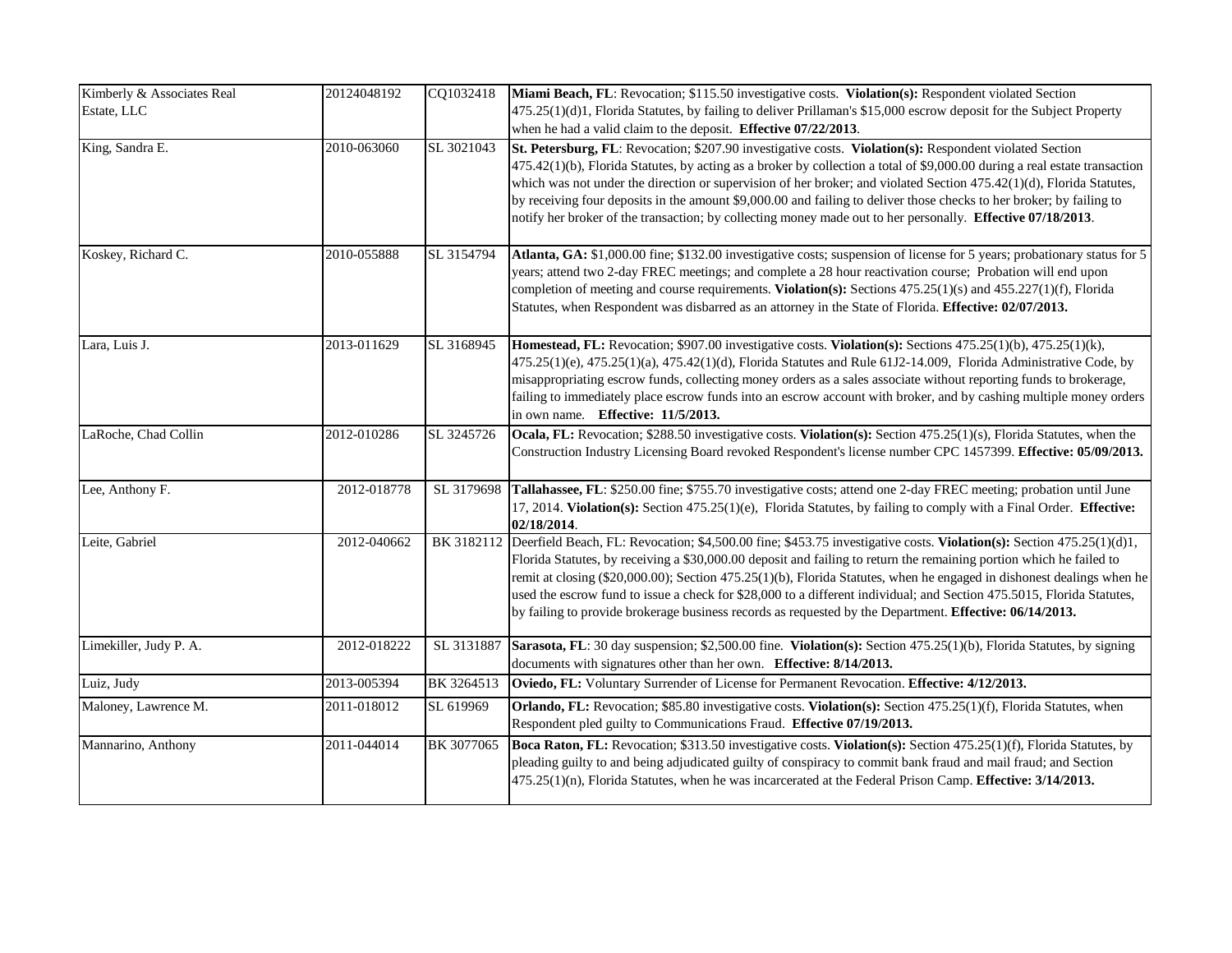| Manso, Julio Davier        | 2011-022195 | SL 3226557 | Tampa, FL: \$500.00 fine; \$363.00 investigative costs; attend one 2-day FREC meeting. Violation(s): Respondent<br>neither admits nor denies that he allegedly violated Section 455.227(1)(t), Florida Statutes, by failing to inform the<br>Commission in writing within 30 days after pleading nolo contendere to unlawful real-estate appraiser violation,<br>thereby violating Section 475.25(1)(e), Florida Statutes. Effective: 05/09/2013.                                                                                                                                                                                                                                                                                                                                                                                                                                                                         |
|----------------------------|-------------|------------|---------------------------------------------------------------------------------------------------------------------------------------------------------------------------------------------------------------------------------------------------------------------------------------------------------------------------------------------------------------------------------------------------------------------------------------------------------------------------------------------------------------------------------------------------------------------------------------------------------------------------------------------------------------------------------------------------------------------------------------------------------------------------------------------------------------------------------------------------------------------------------------------------------------------------|
| Mardy, Guirlande           | 2011-023486 | BK 3048239 | Wellington, FL: Revocation. Violation(s): Section 475.25(1)(b) Florida Statutes, by placing real estate transaction<br>funds into personal bank account, and by failing to account and deliver rent to owner and bank records to the<br>Department; Section 475.42(1)(n) Florida Statutes, by obstructing or hindering the enforcement of Chapter 475,<br>Florida Statutes; Section 475.42(1)(n), Florida Statutes, by failing to account and deliver, upon demand, escrow<br>funds; Section 475.25(1)(e), Florida Statutes, and Rule 61J2-14.012(1), Florida Administrative Code, by failing to<br>keep an accurate account of rent delivered; Section 475.25(1)(e), Florida Statutes, and Rule 61J2-14.010(1), Florida<br>Administrative Code, by failing to maintain an insured escrow account or trust account for deposits received by<br>clients in connection with real estate transactions. Effective: 7/18/2013. |
| Martinez, Jose             | 2012-048228 | BK 3086987 | Hallandale Beach, FL: Revocation; \$618.75 investigative costs. Violation(s): Sections 475.25(1)(d) and<br>475.25(1)(k), Florida Statutes, by failing to place a security deposit in the proper account and failing to return the<br>deposit about request. Effective: 10/15/2013.                                                                                                                                                                                                                                                                                                                                                                                                                                                                                                                                                                                                                                        |
| Marwick, Kenneth Mackenzie | 2012-007401 | SL 3230297 | Bonita Springs, FL: Revocation; \$462.00 investigative costs. Violation(s): Section 475.25(1)(f), Florida Statutes,<br>by pleading nolo contendere and being adjudicated guilty of grand theft; Section 457.25(1)(n), Florida Statutes, by<br>being incarcerated. <b>Effective: 05/09/2013.</b>                                                                                                                                                                                                                                                                                                                                                                                                                                                                                                                                                                                                                           |
| Mazzoli, Michael Richard   | 2012-032200 | SL 3227275 | Cape Coral, FL: \$500.00 fine; \$155.10 investigative costs; complete a 3 hour ethics course; probationary status<br>until course is completed. Violation(s): Sections $475.25(1)(e)$ and $455.227(1)(t)$ , Florida Statutes, by failing to<br>inform the Commission in writing within 30 days after the Respondent entered a plea of nolo contendere to DUI<br>Alcohol or Drugs 1st Offense and was adjudicated guilty of the same. Effective: 04/15/2013.                                                                                                                                                                                                                                                                                                                                                                                                                                                               |
| McDowell, Tami M.          | 2010-030813 | SL 3192466 | Tallahassee, FL: \$485.76 investigative costs; complete an ethics course; attend two 2-day FREC meetings; license<br>suspended for a period of 90 days. Violation(s): Respondent neither admits nor denies that she allegedly violated<br>Section 475.25(1)(f), Florida Statutes, by entering a plea of nolo contendere and being adjudicated guilty of Grand<br>Theft, Depositing Items with the Intent to Defraud, and Petit Theft; and Sections $475.25(1)(p)$ and $455.227(1)(t)$ ,<br>Florida Statutes, by failing to inform the Commission in writing within 30 days of pleading nolo contendere and<br>being adjudicated guilty of Grand Theft, Depositing Items with the Intent to Defraud, and Petit Theft. Effective:<br>02/07/2013.                                                                                                                                                                            |
| Mendez, Andy               | 2012-037848 | SL 3180244 | Miami Lakes, FL: \$1,000.00 fine; \$354.64 investigative costs; license suspended for 10 years, probationary status<br>for 10 years; attend four 2-day FREC meetings; complete an ethics course. Violation(s): Section 475.25(1)(f),<br>Florida Statutes, by being found guilty of conspiracy to commit mail fraud, a crime of moral turpitude or fraudulent<br>or dishonest dealing, in the United States District Court, Southern District of Florida. Effective: 05/08/2013.                                                                                                                                                                                                                                                                                                                                                                                                                                           |
| Mesa, Oscar L. P.A.        | 2013-025541 | SL 3144665 | Miami, FL: Revocation; \$371.25 investigative cost. Violation(s): Section 475.25(1)(f), Florida Statutes, by being<br>adjudicated guilty of trafficking more than ten grams but less than two hundred grams of Phenethylamine/Ecstasy.<br>Effective: 02/04/2014.                                                                                                                                                                                                                                                                                                                                                                                                                                                                                                                                                                                                                                                          |
| Messer, Sarah P.           | 2012-004125 | SL 3138208 | Naples, FL: \$500.00 fine; \$285.45 investigative costs; probationary status for 1 year. Violation(s): Sections<br>$475.25(1)(e)$ and $455.227(1)(t)$ , Florida Statutes, by failing to inform the Commission in writing within 30 days after<br>the Respondent entered a plea of nolo contendere to Driving While License Suspended and was adjudicated guilty of<br>the same. Effective: 04/15/2013.                                                                                                                                                                                                                                                                                                                                                                                                                                                                                                                    |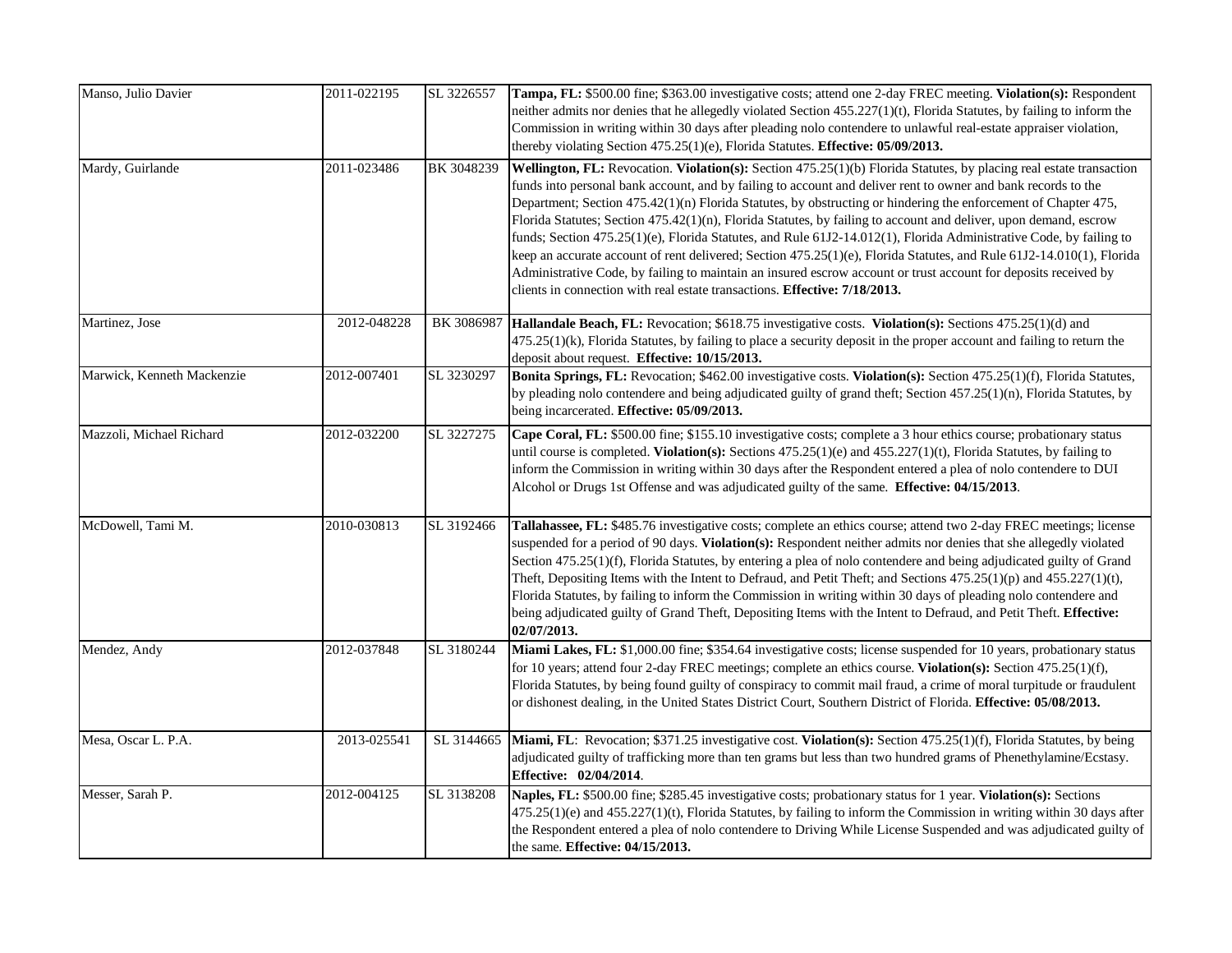| Mora Llanos, Cesar A.     | 2011-045475 | SL 3148119       | <b>Miami, FL:</b> Revocation; \$321.75 investigative costs. <b>Violation(s):</b> Sections $475.25(1)(b)$ , $475.42(1)(b)$ ,<br>475.42(1)(d), 475.25(1)(e), 475.01(1)(a), Florida Statutes and Rule 61J2-14.009, Florida Administrative Code, by<br>failing to account and deliver a security deposit, failing to notify broker of representing tenants in lease of subject<br>property, collecting security deposit in own name, and failing to timely remit security deposit to broker. Effective:<br>10/18/2013.                                                                                                                                                                                                                                                                                                                                                                                                                                                                                                                                                                                                                                                                                                                                                                                                                                                                                                                                                                                                                                            |
|---------------------------|-------------|------------------|---------------------------------------------------------------------------------------------------------------------------------------------------------------------------------------------------------------------------------------------------------------------------------------------------------------------------------------------------------------------------------------------------------------------------------------------------------------------------------------------------------------------------------------------------------------------------------------------------------------------------------------------------------------------------------------------------------------------------------------------------------------------------------------------------------------------------------------------------------------------------------------------------------------------------------------------------------------------------------------------------------------------------------------------------------------------------------------------------------------------------------------------------------------------------------------------------------------------------------------------------------------------------------------------------------------------------------------------------------------------------------------------------------------------------------------------------------------------------------------------------------------------------------------------------------------|
| Mora, Sherry A.           | 2012-018776 | SL 3196991       | Dunnellon, FL: Revocation; \$396.00 investigative costs. Violation(s): Section 475.25(1)(e), Florida Statutes, for<br>failing to comply with a final order. Effective: 10/15/2013                                                                                                                                                                                                                                                                                                                                                                                                                                                                                                                                                                                                                                                                                                                                                                                                                                                                                                                                                                                                                                                                                                                                                                                                                                                                                                                                                                             |
| Moraga, Diriangen         | 2012-034636 | SL 681793        | Miami, FL: Revocation; \$612.15 investigative costs. Violation(s): Section 475.42(1)(a), Florida Statutes, by<br>preparing contracts and submitting offers for a client while his license was in inactive status. Effective:<br>02/04/2014.                                                                                                                                                                                                                                                                                                                                                                                                                                                                                                                                                                                                                                                                                                                                                                                                                                                                                                                                                                                                                                                                                                                                                                                                                                                                                                                   |
| Mulreany, Patricia A.     | 2011-005988 | BK 3140106       | Palm Bay, FL: \$1,000.00 fine; \$610.50 investigative costs; 4-hour escrow management course; attend one 2-day<br>FREC meeting; 6 months probation. Violation(s): Rule 61J2-14.012, Florida Administrative Code by failing to<br>reconcile her escrow account monthly. Effective 07/18/2013.                                                                                                                                                                                                                                                                                                                                                                                                                                                                                                                                                                                                                                                                                                                                                                                                                                                                                                                                                                                                                                                                                                                                                                                                                                                                  |
| Murray, Michael E.        | 2012-038980 | <b>BK 302980</b> | Longwood, FL: \$160.05 investigative costs; 28-hour broker reactivation course; 90 days probation. Violation(s):<br>Section 475.25(1)(f), Florida Statutes, by being found guilty of felony tax evasion. Effective: 11/22/2013.                                                                                                                                                                                                                                                                                                                                                                                                                                                                                                                                                                                                                                                                                                                                                                                                                                                                                                                                                                                                                                                                                                                                                                                                                                                                                                                               |
| Nazarenko, Oleg           | 2012-035578 | SL 3235515       | Hollywood, FL: \$1,000.00 fine; \$49.50 investigative costs; license suspended for 90 days. Violation(s): Section<br>475.25(1)(b) Florida Statutes, by diverting remaining remittance into his personal account instead of the escrow<br>account of his employer and misappropriating the funds for personal use, by misrepresenting that the funds would be<br>properly disbursed in accordance with the lease contract terms, by engaging in dishonest dealings by trick, scheme or<br>device by misappropriating the funds and failing to repay them upon demand, by breaching the trust of his employer,<br>the landlord, and the tenants by commingling the funds, misappropriating them, and failing to return them upon<br>demand, and by acting with culpable negligence by allowing the funds to be dissipated and not timely returned;<br>Section 475.42(1)(d) Florida Statutes, by collecting money in connection with a real estate transaction, as a sales<br>associate, that was not in the name of Respondent's employer; Section 475.25(1)(e), Florida Statutes, and Rule 61J2-<br>14.009, Florida Administrative Code, by failing to immediately deliver the remaining remittance to his employer;<br>Section 475.25(1)(k), Florida Statutes, by failing to immediately place money with Respondent's registered employer;<br>and Section 475.42(1)(d) Florida Statutes, by collecting money in connection with a real estate transaction, as a sales<br>associate, that was not in the name of Respondent's employer. Effective 07/26/2013. |
| Newell, Warren H.         | 2008-033896 | SL 347150        | Palm Beach Gardens, FL: Revocation. Violation(s): Section 475.25(1)(f), Florida Statutes, by being found guilty<br>of Conspiracy to Commit Honest Services Fraud. Effective 07/19/2013.                                                                                                                                                                                                                                                                                                                                                                                                                                                                                                                                                                                                                                                                                                                                                                                                                                                                                                                                                                                                                                                                                                                                                                                                                                                                                                                                                                       |
| Niizato, Rieko            | 2012-035443 | BK 567456        | Clearwater, FL: Revocation; \$607.20 investigative costs. Violation(s): Section 475.25(1)(d)1, Florida Statutes, by<br>failing to account and deliver monies owed pursuant to a civil judgment. <b>Effective: 11/22/2013.</b>                                                                                                                                                                                                                                                                                                                                                                                                                                                                                                                                                                                                                                                                                                                                                                                                                                                                                                                                                                                                                                                                                                                                                                                                                                                                                                                                 |
| O'Donnell, Barbara Palmer | 2012-021562 | BK 3182598       | <b>Fort Myers, FL:</b> Revocation. Violation(s): Sections 475.25(1)(d)1, 475.5015, 475.25(1)(e), 475.25(1)(a),<br>455.227(1)(j) and 475.25(1)(b), Florida Statutes, by failing to account and deliver security deposit to landlord, failing<br>to make available to the department books, accounts and records, assisting an unlicensed person in the practice of real<br>estate, and engaging in fraudulent dealings. Effective: 11/22/2013.                                                                                                                                                                                                                                                                                                                                                                                                                                                                                                                                                                                                                                                                                                                                                                                                                                                                                                                                                                                                                                                                                                                 |
| Ospina, Santiago          | 2012-036178 | SL 3037050       | Red Oak, TX: Revocation; \$1,518 investigative costs. Violation(s): Section 475.25(1)(b), Florida Statutes, by<br>concealing the execution of lease agreements from his broker; Section 475.42(1)(d), Florida Statutes, by collecting<br>money in connection with lease agreements without the express consent of his employer and Section 475.42(1)(b),<br>Florida Statutes, by representing that he worked for an entity not registered as his employer. Effective:<br>02/04/2014.                                                                                                                                                                                                                                                                                                                                                                                                                                                                                                                                                                                                                                                                                                                                                                                                                                                                                                                                                                                                                                                                          |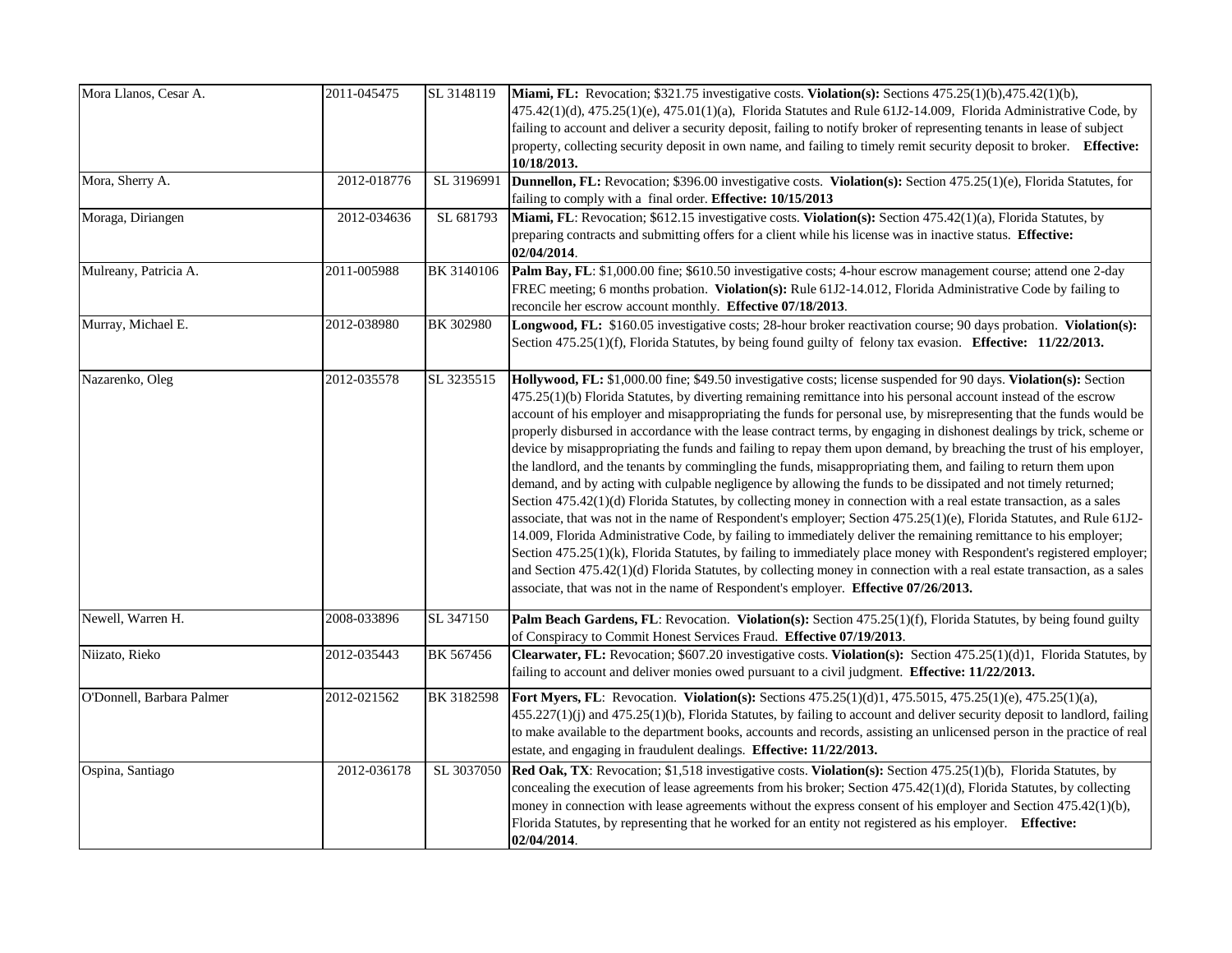| Owens, Bryan Frazier     | 2013-007409 | SL 3251397 | Ft. Worth, TX: Revocation; \$437.25 investigative costs. Violation(s): Section 455.227 (1) (a), Florida Statutes, by<br>misrepresenting that a corporation was licensed and funds were available; Section $455.227(1)(j)$ , Florida Statutes, by<br>aiding and abetting an unlicensed entity; Sections $455.227(1)(m)$ and $475.25(1)(b)$ , Florida Statutes, by representing<br>to the listing agent he had received the deposit inducing the listing agent to grant possession to the tenant; Section<br>475.25(1)(d)1, Florida Statutes, by failing to account or deliver escrow deposit to his employer; Section 475.42<br>$(1)(b)$ , Florida Statutes, by acting as a broker; Section 475.42 $(1)(d)$ , Florida Statutes, by not collecting money in the<br>name of his employer and with the express consent of the employer; Sections $475.25(1)(k)$ , $475.25(1)(e)$ , Florida<br>Statutes and Rule 61J2-14.009, Florida Administrative Code, by failing to immediately deliver escrow deposit<br>money to his employer. Effective: 11/22/2013. |
|--------------------------|-------------|------------|---------------------------------------------------------------------------------------------------------------------------------------------------------------------------------------------------------------------------------------------------------------------------------------------------------------------------------------------------------------------------------------------------------------------------------------------------------------------------------------------------------------------------------------------------------------------------------------------------------------------------------------------------------------------------------------------------------------------------------------------------------------------------------------------------------------------------------------------------------------------------------------------------------------------------------------------------------------------------------------------------------------------------------------------------------|
| Owens, Bryan Frazier     | 2012-046960 | SL 3251397 | Ft. Worth, TX: Revocation; \$379.50 investigative costs. Violation(s): Section 455.227 (1) (a), Florida Statutes by<br>misrepresenting that a corporation was licensed and funds were available; Section $455.227(1)(j)$ , Florida Statutes, by<br>aiding and abetting an unlicensed entity; Sections $455.227(1)(m)$ and $475.25(1)(b)$ , Florida Statutes, by representing<br>to the listing agent he had received the deposit inducing the listing agent to grant possession to the tenant; Section<br>475.25(1)(d)1, Florida Statutes, by failing to account or deliver escrow deposit to his employer; Section 475.42<br>$(1)(b)$ , Florida Statutes, by acting as a broker; Section 475.42 $(1)(d)$ , Florida Statutes, by not collecting money in the<br>name of his employer and with the express consent of the employer; Section 475.25(1)(k), Florida Statutes and Rule<br>61J2-14.009, Florida Administrative Code, by failing to immediately deliver escrow deposit money to his employer.<br>Effective: 11/22/2013.                       |
| Owens, Bryan Frazier     | 2013-005209 | SL 3251397 | Ft. Worth, TX: Revocation; \$346.50 investigative costs. Violation(s): Section 455.227 (1) (a), Florida Statutes, by<br>misrepresenting that a corporation was licensed and funds were available; Section $455.227(1)(j)$ , Florida Statutes, by<br>aiding and abetting an unlicensed entity; Sections $455.227(1)(m)$ and $475.25(1)(b)$ , Florida Statutes, by representing<br>to the listing agent he had received the deposit inducing the listing agent to grant possession to the tenant; Section<br>475.25(1)(d)1, Florida Statutes, by failing to account or deliver escrow deposit to his employer; Section 475.42<br>$(1)(b)$ , Florida Statutes by acting as a broker; Section 475.42 $(1)(d)$ , Florida Statutes, by not collecting money in the<br>name of his employer and with the express consent of the employer; Sections $475.25(1)(k)$ , $475.25(1)(e)$ , Florida<br>Statutes and Rule 61J2-14.009, Florida Administrative Code, by failing to immediately deliver escrow deposit<br>money to his employer. Effective: 11/22/2013.  |
| Owens, Elizabeth Section | 2012-045076 | SL 3156832 | <b>Englewood, FL:</b> One year suspension; \$1,000.00 fine; \$430.65 investigative costs; 12 months probation.<br>Violation(s): Section 475.25(1)(e), Florida Statutes and Rule 61J2-2.027(2)(a), Florida Administrative Code, by<br>pleading no contest to driving under the influence, which she failed to disclose on her application for licensure;<br>Section $455.227(1)(t)$ , Florida Statutes, for failing to timely report subsequent conviction of driving under the<br>influence to the department. Effective: 10/18/2013.                                                                                                                                                                                                                                                                                                                                                                                                                                                                                                                   |
| Oxford, Clifford Allen   | 2011-000160 | BK 3230017 | Mandeville, LA: \$500.00 fine; \$181.50 investigative costs; attend one 2-day FREC meeting; probationary status<br>until attendance requirement is met. Violation(s): Section 475.25(1)(g), Florida Statutes, when the Georgia Real<br>Estate Commission suspended Respondent's Georgia Broker license. Effective: 3/13/2013.                                                                                                                                                                                                                                                                                                                                                                                                                                                                                                                                                                                                                                                                                                                           |
| Pagan, Joshua T.         | 2011-053543 | SL 3185831 | Maitland, FL: Revocation; \$287.00 investigative costs. Violation(s): Section 475.42(1)(b), Florida Statutes, by<br>operating as a broker while licensed as sales associate; Section 475.42(1)(d), Florida Statutes, by collecting money in<br>connection with a brokerage transaction for a rental without the express consent of his employer; Section<br>475.25(1)(e), Florida Statutes, and Rule 61J2-14.009, Florida Administrative Code, by collecting a payment<br>connected to a real estate transaction and failing to deliever the payment to his employer by the next business day<br>following reciept of the payment. Effective: 02/06/2014.                                                                                                                                                                                                                                                                                                                                                                                               |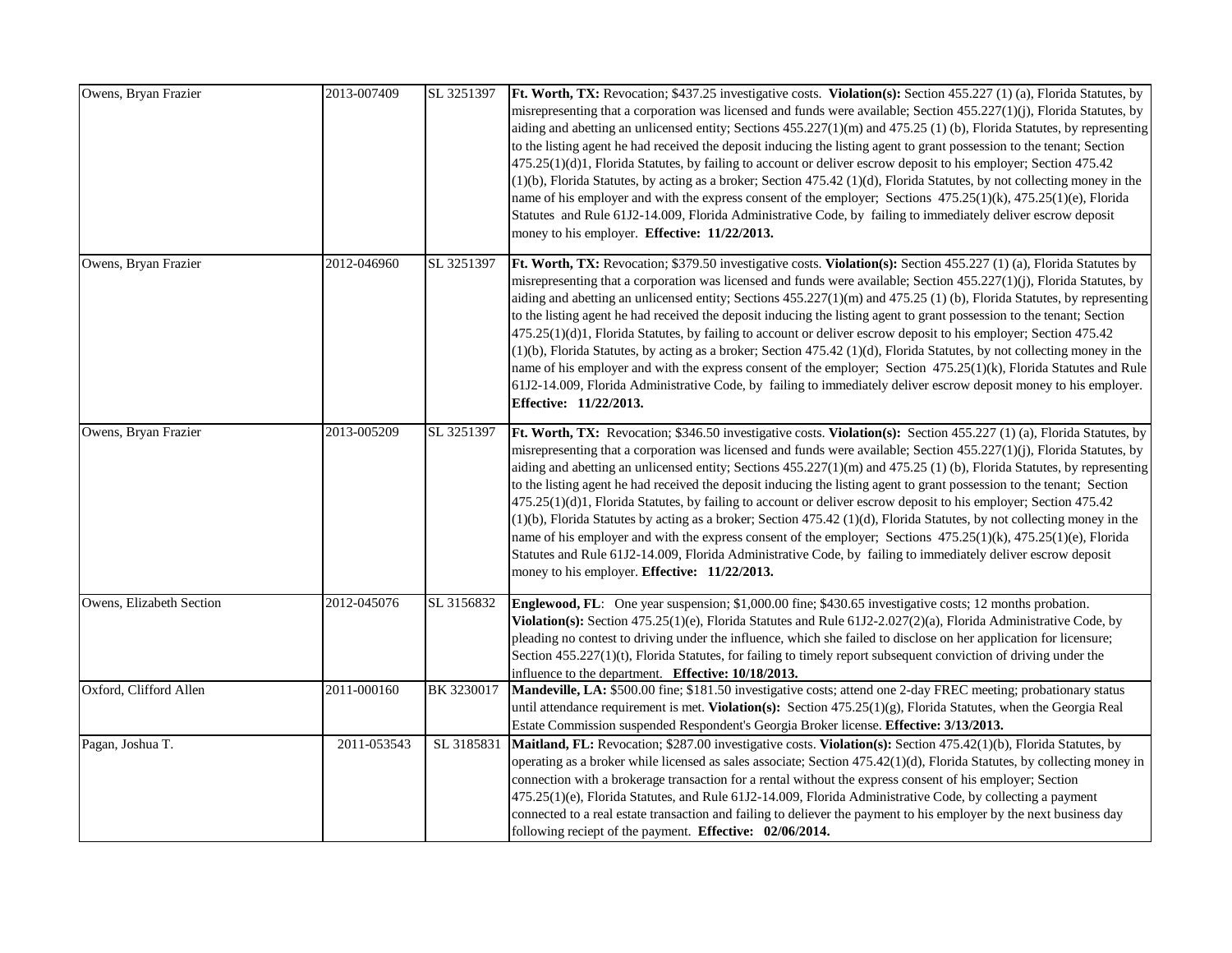| Paul, Elliot M.         | 2012-026798 | BK 586244  | Stuart, FL: \$1,000.00 fine; \$326.50 investigative costs; attend two 2-day FREC meetings; 3 hour ethics course.<br>Violation(s): Respondent neither admits nor denies that he allegedly violated Section $475.25(1)(m)$ , Florida<br>Statutes, by failing to disclose on his application for licensure that he had been disbarred from the practice of law in<br>the state of Illinois. Effective: 11/22/2013.                                                                                                                                                                                                                                                                                             |
|-------------------------|-------------|------------|-------------------------------------------------------------------------------------------------------------------------------------------------------------------------------------------------------------------------------------------------------------------------------------------------------------------------------------------------------------------------------------------------------------------------------------------------------------------------------------------------------------------------------------------------------------------------------------------------------------------------------------------------------------------------------------------------------------|
| Pavone, Julio A.        | 2012-046570 | BK 3004716 | Boca Raton, FL: \$500.00 fine; \$660.00 investigative costs; 3-hour escrow management course. Violation(s):<br>Respondent neither admits nor denies that he allegedly violated Section 475.25(1)(e), Florida Statutes and Rules 61J2<br>14.010(1) and 61J2-14.012(2), Florida Administrative Code, by failing to immediately deposit a buyer's check into<br>an escrow or trust account and by failing to reconcile his trust accounts monthly. Effective: 10/16/2013.                                                                                                                                                                                                                                      |
| Payton, John Patrick    | 2012-038155 |            | BK 3209950 Denver, CO: Revocation; \$277.20 investigative costs. Violation(s): Section 475.25(1)(e), Florida Statutes, by<br>failing to comply with a final order. Effective: 10/15/2013.                                                                                                                                                                                                                                                                                                                                                                                                                                                                                                                   |
| Pendleton, Paula Marie  | 2013-007773 | SL 3252924 | Augusta, GA: Revocation; \$343.50 investigative costs. Violation(s): Section 475.25(1)(f), Florida Statutes, by<br>pleading guilty to conspiracy to commit fraud against the United States. Effective: 12/30/2013.                                                                                                                                                                                                                                                                                                                                                                                                                                                                                          |
| Pennington, Charles Ray | 2011-000378 | BK 3010751 | Orlando, FL: Revocation; \$240.40 investigative costs. Violation(s): Section 475.25(1)(e), Florida Statutes, when<br>Respondent failed to comply with the terms of a previous Final Order issued by the Commission. Effective:<br>05/09/2013.                                                                                                                                                                                                                                                                                                                                                                                                                                                               |
| Persaud, Samantha F.    | 2011-035526 | SL 3111214 | Miami Beach, FL: Revocation; \$453.75 investigative costs. Violation(s): Section 475.25(1)(f), Florida Statutes,<br>when Respondent pled nolo contendere to one count of grand theft in the second degree; Section 475.25(1)(p),<br>Florida Statutes, when Respondent failed to timely notify the Commission of her plea of nolo contendere to a felony.<br>Effective: 02/07/2013.                                                                                                                                                                                                                                                                                                                          |
| Peterson, Ilene Sue     | 2013-009292 | BL 3057813 | Loughman, FL: \$1000.00 fine; \$206.25 investigative costs; attend one 2-day FREC meeting; 6 months probation.<br>Violation(s): Section 475.25(1)(b), Florida Statutes, by illegally notarizing a quit claim deed. Effective:<br>10/18/2013.                                                                                                                                                                                                                                                                                                                                                                                                                                                                |
| Poe, Virginia A.        | 2012-034755 | SL 677825  | Delray Beach, FL: Settlement agreement to voluntarily relinquish license for permanent revocation. Effective<br>07/19/2013.                                                                                                                                                                                                                                                                                                                                                                                                                                                                                                                                                                                 |
| Powell, Michael         | 2012-026170 | SL 3228666 | Lady Lake, FL: \$877.80 investigative costs. Violation(s): Respondent violated Section 475.25(1)(b), Florida<br>Statutes, by failing to forward funds when required, in breach of trust. Effective 07-18-2013.                                                                                                                                                                                                                                                                                                                                                                                                                                                                                              |
| Pruett, David A.        | 2012-017805 | BK 3097568 | Leesburg, FL: Revocation; \$182 investigative costs. Violation(s): Section 475.25(1)(d)1, Florida Statutes, for<br>failing to account or deliver to any person including a licensee under this chapter, at the time agree upon or is<br>required by law, or upon demand of the person entitled to such accounting and deliver any personal property, or other<br>document or thing of value; Section 475.25(1)(b), Florida Statutes, when the licensee was guilty of fraud,<br>misrepresentation, councealment, false promises, false pretenses, dishonest dealing by trick, scheme, or device,<br>culpable negligence, or breach of trust in any business transaction in this state. Effective 07/18/2013. |
| Quiceno, Daiana P.A.    | 2012-044926 | SL 3087977 | Miami, FL: \$500.00 fine; \$264.00 investigative costs; 90-day suspension; 1 year probation; attend one 2-day FREC<br>meeting; 28 hour reactivation course. Violation(s): Respondent violated Section 475.25(1)(b), 455.227(1)(a), and<br>455.227(1)(m), Florida Statutes, by forging Mr. Ruiz's signature on a disbursement letter and misrepresenting that the<br>letter had been signed by Mr. Ruiz. Effective: 06/14/2013.                                                                                                                                                                                                                                                                              |
| Rahn, Patricia Ann      | 2011-008699 | SL 3210028 | Jupiter, FL: Revocation; \$452.10 investigative costs. Violation(s): Section 475.25(1)(s), Florida Statutes, by<br>having her mortgage broker license suspended by the Florida Office of Financial Services. Effective: 6/14/2013.                                                                                                                                                                                                                                                                                                                                                                                                                                                                          |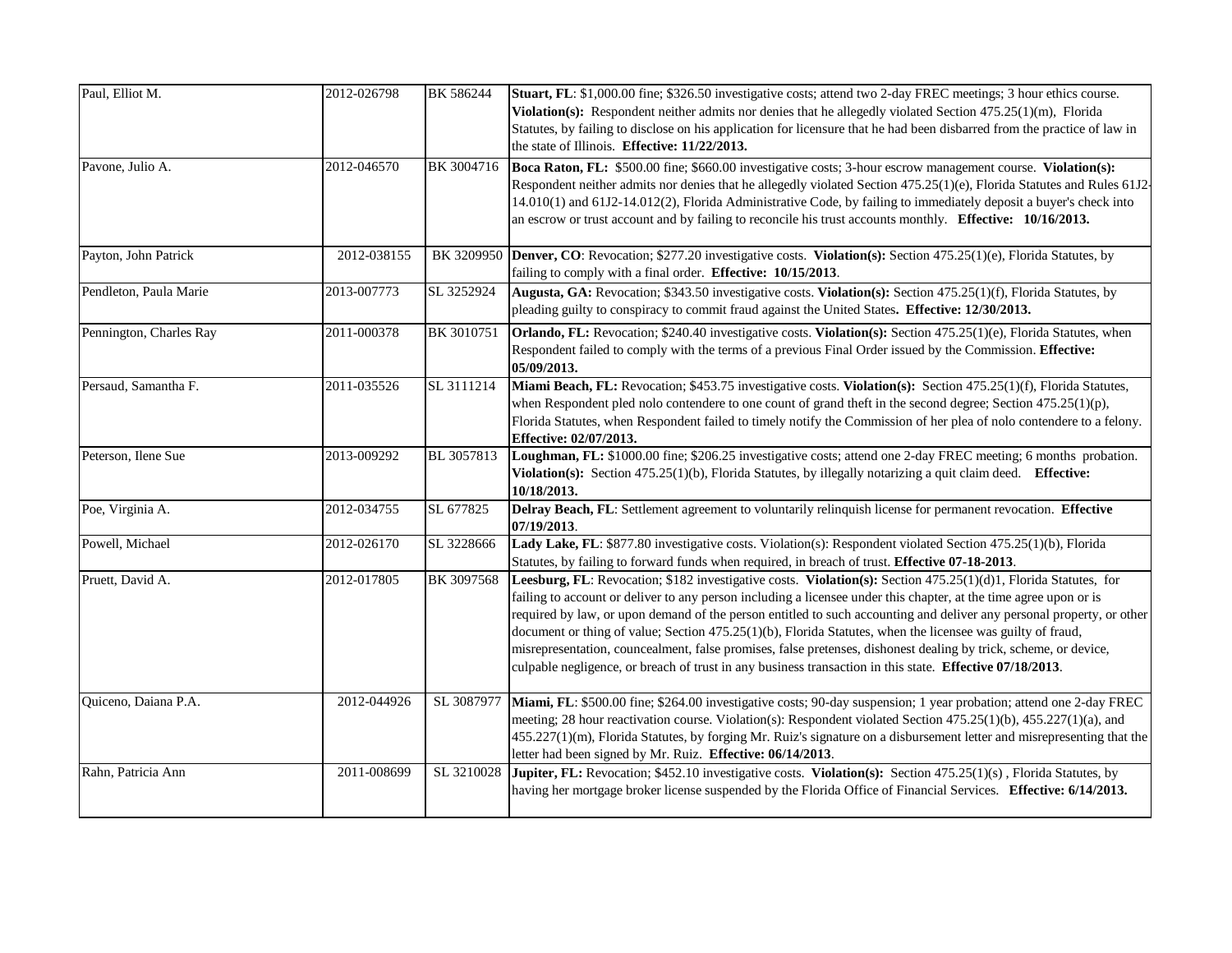| Ralby, Darryl Jay       | 2011-057406 | BL 360442  | Hollywood, FL: 90 days suspension; \$1,000.00 fine; \$289.00 investigative costs; attend one 2-day FREC meeting; 6<br>months probation. Violation(s): Sections 475.25(1)(f) and 475.42(1)(p), Florida Statutes, by entering a plea of no<br>contest to possession with intent to distribute marijuana and failing to notify the commission within 30 days.<br>Effective: 11/20/2013.                                                                                                                                                                                                                                                                                                                                                                                                         |
|-------------------------|-------------|------------|----------------------------------------------------------------------------------------------------------------------------------------------------------------------------------------------------------------------------------------------------------------------------------------------------------------------------------------------------------------------------------------------------------------------------------------------------------------------------------------------------------------------------------------------------------------------------------------------------------------------------------------------------------------------------------------------------------------------------------------------------------------------------------------------|
| Ramrup, Ramchand        | 2011-058130 | SL 3241306 | Boynton Beach, FL: Voluntary Relinquish license for permanent revocation. Effective: 03-13-2014.                                                                                                                                                                                                                                                                                                                                                                                                                                                                                                                                                                                                                                                                                             |
| Rankin, Jock Vernon     | 2011-000370 | BK 604424  | Live Oak, FL: Revocation. Violation(s): Section 475.25(1)(e), Florida Statutes, by failing to comply with<br>previously issued final orders. Effective: 8/14/2013.                                                                                                                                                                                                                                                                                                                                                                                                                                                                                                                                                                                                                           |
| Reguera, Sorama         | 2012-051002 | SL 3188301 | Miami Beach, FL: Revocation; \$597.30 investigative costs. Violation(s): Section 475.25(1)(k), 475.25(1)(e),<br>475.42(1)(d), Florida Statutes; Rule 61J2-14.009, Florida Administrative Code, by failing to immediately deliver<br>escrow funds to registered broker. Effective: 10/16/2013.                                                                                                                                                                                                                                                                                                                                                                                                                                                                                                |
| <b>Rent Works LLC</b>   | 2013-005395 | CQ 1042389 | Orlando, FL: Voluntary Surrender of License for Permanent Revocation. Effective: 4/12/2013.                                                                                                                                                                                                                                                                                                                                                                                                                                                                                                                                                                                                                                                                                                  |
| Rhoden, Frank           | 2013-006209 | SL 557575  | Coconut Creek, FL: Revocation; \$281.00 investigative costs. Violation(s): Sections 475.25(1)(e) and<br>$455.227(1)(q)$ , Florida Statutes, by failing to comply with a lawful order issued under the provisions of Chapters 475<br>and 455, Florida Statutes. Effective: 02/06/2014.                                                                                                                                                                                                                                                                                                                                                                                                                                                                                                        |
| Richmond, Mark David    | 2011-036211 | BK 654194  | Orlando, FL: \$1,000.00 fine; \$420.75 investigative costs; attend two 2-day FREC meetings; probationary status<br>until meeting attendance requirement is met. Violation(s): Section $455.227(1)(t)$ , Florida Statutes, by failing to<br>inform the Commission in writing within 30 days after being adjudged guilty of DUI, thereby violating Section<br>475.25(1)(e), Florida Statutes. Effective: 02/07/2013.                                                                                                                                                                                                                                                                                                                                                                           |
| Robinson, Matthew J.    | 2012-030648 | SL 3134287 | Lehigh Acres, FL: Revocation; \$181.50 investigative costs. Violation(s): Section 475.25(1)(f), Florida Statutes,<br>when Respondent pled no contest to unarmed burglary of an unoccupied structure, a felony, larceny-grand theft<br>greater than \$300.00 but less than \$5,000.00, a felony, and possession of burglary tools with intent to use, a felony.<br>Effective: 02/07/2013.                                                                                                                                                                                                                                                                                                                                                                                                     |
| Rodriguez, Yetta Yvonne | 2011-031276 | SL 3118019 | Navarre, FL: Revocation. Violation(s): Section 475.42(1)(a), Florida Statutes, by executing a lease agreement,<br>collecting rental payments made out to Respondent, and collecting a commission, all while holding an inactive sales<br>associate license; Section 475.42(1)(b), Florida Statutes, by failing to notify her broker of the lease agreement, by<br>collecting rental payments personally made out to Respondent, and by collecting a commission for real estate services<br>while holding an inactive sales associate license; and Section 475.42(1)(d), Florida Statutes, by receiving two checks<br>made out to Respondent for rental payments and by receiving a commission for real estate services without the<br>express consent of her employer. Effective: 3/13/2013. |
| Rossman, David Allen    | 2011-014093 |            | BK 3078655 Key West, FL: Settlement agreement to voluntarily relinquish license for permanent revocation. Effective<br>07/19/2013.                                                                                                                                                                                                                                                                                                                                                                                                                                                                                                                                                                                                                                                           |
| Rubi, Alina             | 2011-048307 | SL 3245991 | Miami, FL: Revocation; \$247.50 investigative costs. Violation(s): Section 475.25(1)(f), Florida Statutes, by being<br>found guilty of one count of conspiracty to commit bank fraud, seventeen counts of bank fraud and one count of<br>providing gifts for procuring loans. Effective 07/18/2013.                                                                                                                                                                                                                                                                                                                                                                                                                                                                                          |
| Rubin, Neal             | 2011-041186 | SL 3161845 | Jacksonville, FL: Revocation; \$347.50 investigative costs. Violation(s): Section 475.25(1)(f), Florida Statutes, when<br>Respondent entered a plea of nolo contendere to and was adjudicated guilty of traveling to meet a minor for illegal<br>sexual conduct, use of internet to lure a child, attempted lewd/lascivious battery of a child over 12, but less than 16<br>years of age, and resisting a law enforcement officer without violence; and Section 475.25(1)(n), Florida Statutes,<br>when the licensee was confined to the Suwanee Correctional Institution. <b>Effective 07/18/2013.</b>                                                                                                                                                                                      |
| Rush, Ava Diana         | 2012-004267 | SL 573741  | Davie, FL: Revocation; \$231.00 investigative costs. Violation(s): Section 475.25(1)(f), Florida Statute., by pleading<br>nolo contendere to Second Degree Grand Theft. Effective 07/18/2014.                                                                                                                                                                                                                                                                                                                                                                                                                                                                                                                                                                                                |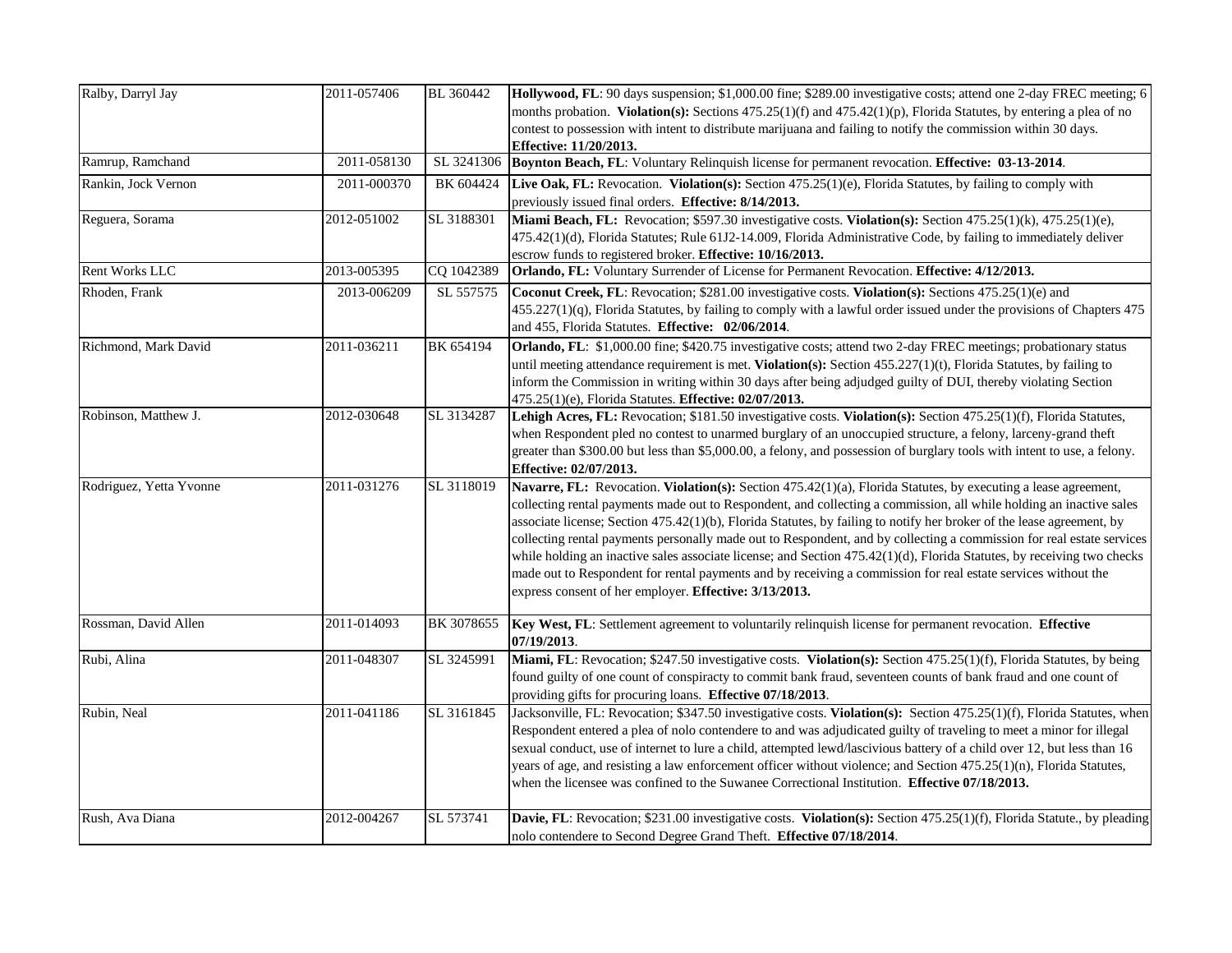| Russanov, Boris           | 2013-002200 | SL 3205003               | Davie, FL: \$1000.00 fine; \$587.40 investigative costs; 3-hour ethics course; attend two 2-day FREC meetings.<br>Violation(s): Respondent neither admits nor denies that he allegedly violated Section 475.25(1)(e), Florida Statutes<br>and Rule 61J2-10.025(1), Florida Administrative Code by failing to list the licensed name of Respondent's current<br>broker in an advertisement, by advertising property for which Respondent was not the listing agent, by advertising a                                                          |
|---------------------------|-------------|--------------------------|----------------------------------------------------------------------------------------------------------------------------------------------------------------------------------------------------------------------------------------------------------------------------------------------------------------------------------------------------------------------------------------------------------------------------------------------------------------------------------------------------------------------------------------------|
|                           |             |                          | listing which prompted prospective buyers to believe the content of the advertisement for subject property, and by<br>corresponding with prospective buyers about specific sale information for subject property. Effective: 11/5/2013.                                                                                                                                                                                                                                                                                                      |
| Ruth, Eric                | 2012-002641 | SL 3230067               | Boca Raton, FL: Revocation; \$448.80 investigative costs. Violation(s): Section 475.25(1)(f), Florida Statutes, by<br>pleading guilty to and being found guilty of Conflict of Interest and Conspiracy by a Pennsylvania court. Effective:<br>03/14/2013.                                                                                                                                                                                                                                                                                    |
| Saint Eloi, Rony Ludner   | 2010-049014 | BK 557762                | Lake Worth, FL: Revocation, \$363.00 investigative costs. Violation(s): Section 475.25(1)(b), Florida Statutes, by<br>failing to timely return a security deposit upon demand; Section 475.25(1)(d)1., Florida Statutes, by failing to<br>account for and deliver the security deposit; and Rule 61J2-14.012(2), Florida Administrative Code, and Section<br>475.05(1)(e), Florida Statutes, by failing to prepare monthly reconciliation statements. Effective 07/19/2013.                                                                  |
| Salaam, Mohamed B.        | 2010-060870 |                          | BK 3220963 Palm Coast, FL: Revocation; \$1,521.30 investigative costs. Violation(s): Sections 475.25(1)(b) and 475.25(1)(e),<br>BK 3108353 Florida Statutes, by failing to comply with a final order and engaging in dishonest dealings by unlawfully changing<br>the locks of a property. Effective: 11/05/2013.                                                                                                                                                                                                                            |
| Sandrie, R. M.            | 2012-023721 | BK 609358                | Jacksonville, FL: Voluntary Surrender of License for Permanent Revocation. Effective: 05/08/2013.                                                                                                                                                                                                                                                                                                                                                                                                                                            |
| Schmidt, John David       | 2010-051179 | BK 3055460               | Indialantic, FL: Voluntary Surrender of License for Permanent Revocation. Effective: 02/07/2013.                                                                                                                                                                                                                                                                                                                                                                                                                                             |
| Schuhriemen, Scott        | 2012-048664 | SL 3215078               | Sarasota, FL: 60 days suspension; \$288.75 investigative costs; speak at 10 real estate pre-licensing classes; 2 years<br>probation. Violation(s): Section 475.25(1)(f), Florida Statutes, by pleading guilty to and being adjudicated guilty<br>of conspiracy to commit mortgage fraud. Effective: 11/22/2013.                                                                                                                                                                                                                              |
| Schulz, Eric Josef        | 2011-052323 | SL 522666                | Hawthorne, FL: Revocation; \$551.10 investigative costs. Violation(s): Section 475.25(1)(f), Florida Statutes, by<br>being found guilty of Conspiracy to Manufacture and Possess with Intent to Manufacture and Distribute More than<br>100 Marijuana Plants. Effective: 02/07/2014.                                                                                                                                                                                                                                                         |
| Scileny, Gregory Zane     | 2012-041961 | SL 3102522               | Treasure Island, FL: Revocation; \$247.50 investigative costs. Violation(s): Section 475.25(1)(f), Florida Statutes,<br>when he pled no contest to three counts of violating Section 827.071, Florida Statutes. Effective 07/18/2014.                                                                                                                                                                                                                                                                                                        |
| Sclar, Corey Mark         | 2011-060062 | BK 3000986<br>BK 3093084 | Cooper City, FL: \$1,000.00 fine; \$915.75 investigative costs; attend one 2-day FREC meeting; 4 hour escrow<br>management course. Violation(s): Respondent neither admits nor denies that he allegedly violated Sections<br>475.25(1)(e), 475.25(1)(b), Florida Statutes and Rule 61J2-14.010(1), Florida Administrative Code, by depositing a<br>tenant's deposit check into a primary business checking account and by signing the Complainant's name on a lease<br>agreement without permission or authorization. Effective: 11/22/2013. |
| Seecharan, Gergawattie H. | 2012-023587 | BK 3055483<br>BK 324279  | <b>Orlando, FL:</b> Revocation; \$871.20 investigative costs. Violation(s): Section 475.25(1)(f), Florida Statutes by being<br>adjudicated guilty of conspiracy to commit mail fraud and wire fraud. Effective: 10/15/2013.                                                                                                                                                                                                                                                                                                                  |
| Sellers, Deborah Ann      | 2011-053314 | SL 3042708               | Panama City Beach, FL: 60 days suspension; \$500.00 fine; \$250.00 investigative costs; attend two 2-day FREC<br>meetings; 6 months probation. Violation(s): Section 455.227(1)(t), Florida Statutes by pleading no contest and<br>failing to report her pleas to the Department within 30 days. Effective: 10/16/2013.                                                                                                                                                                                                                      |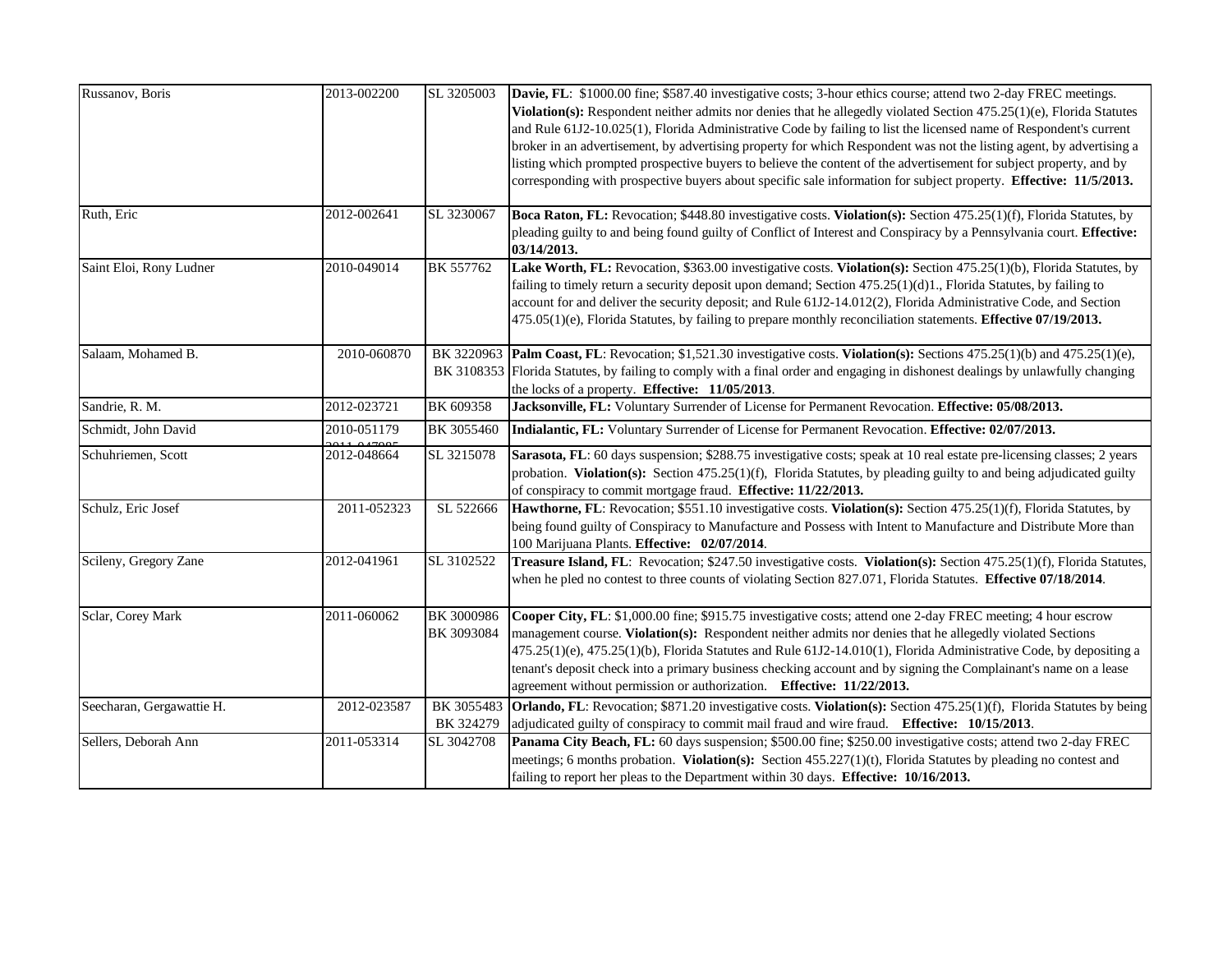| Shahid, Jere L.                | 2011-036664 | BK 583537  | Tampa, FL: Revocation; \$1,118.70 investigative costs. Violation(s): Section 475.25(1)(d)1., Florida Statutes, when<br>upon expiration of the tenancy, Respondent failed to release Landlord and Tenant's deposits; Section 475.25(1)(k),<br>Florida Statutes, when Respondent deposited funds into a non-escrow account; Section 475.25(1)(b), Florida<br>Statutes, in one or more of the following ways: misrepresenting that funds would be deposited into an escrow<br>account; commingling funds in a non-escrow account; failing to release funds to the Landlord and tenant; and<br>engaging in dishonest dealings. Effective: 05/09/2013. |
|--------------------------------|-------------|------------|---------------------------------------------------------------------------------------------------------------------------------------------------------------------------------------------------------------------------------------------------------------------------------------------------------------------------------------------------------------------------------------------------------------------------------------------------------------------------------------------------------------------------------------------------------------------------------------------------------------------------------------------------|
| Shuman, Gregory B.             | 2010-023570 | SL 3075816 | Jacksonville, FL: Revocation; \$379.50 investigative costs. Violation(s): Section 475.25(1)(e), Florida Statutes, by<br>failing to comply with a Final Order. Effective: 05/09/2013.                                                                                                                                                                                                                                                                                                                                                                                                                                                              |
| Skolnik, Debra L.              | 2012-046787 | SL 566555  | Cooper City, FL: Revocation. Violation(s): Section 475.25(1)(e), Florida Statutes, by failing to comply with a final<br>order. Effective: 10/18/2013.                                                                                                                                                                                                                                                                                                                                                                                                                                                                                             |
| Slawik, Melvin A.              | 2010-056993 | SL 601080  | Naples, FL: \$1,000.00 fine, \$709.50 investigative costs; license suspended for 60 days. Violation(s): Section<br>475.25(1)(g), Florida Statutes, when Respondent's North Carolina broker license was revoked. Effective<br>07/18/2013.                                                                                                                                                                                                                                                                                                                                                                                                          |
| Sloan, Linda R. P.A.           | 2012-000680 | SL 3110125 | Sarasota, FL: Revocation; \$244.20 investigative costs. Violation(s): Section 475.25(1)(f), Florida Statutes, by<br>being found guilty of conspiracy to make false statements to FDIC-insured banks for the purpose of influencing those<br>banks in connection with mortgage loans, conspiracy to commit wire fraud affecting FDIC-insured banks and<br>mortgage lending businesses, and making material false statements to FDIC-insured banks for the purpose of<br>influencing those banks in connection with a mortgage loan. Effective: 3/18/2013.                                                                                          |
| Snisky, Edward J., P. A.       | 2012-009547 | SL 443167  | Hollywood, FL: \$500.00 fine; \$379.50 investigative costs. Violation(s): Section 475.25(1)(e), 475.25(1)(k),<br>Florida Statutes, and Rule 61J2-14.009, Florida Administrative Code, by failing to immediately place a check with<br>his employer and by failing to deliver a check to his broker or employer by the end of the next business day.<br><b>Effective: 8/15/2013</b>                                                                                                                                                                                                                                                                |
| Stamm, Barbara Jane            | 2012-020812 | BK 3131702 | Leesburg, FL: One year suspension; \$363.00 investigative costs; 2 years probation. Violation(s): Section<br>475.25(1)(f), Florida Statutes, by pleading nolo contendere to exploitation of the elderly, a third degree felony, and<br>grand theft from a person 65 years or older - more than \$300, a third degree felony. Effective: 10/18/2013.                                                                                                                                                                                                                                                                                               |
| Stevens, Christina Nichole LLC | 2012-000265 | SL 3223029 | Ponte Vedra Beach, FL: \$500.00 fine; \$214.50 investigative costs; attend one 2-day FREC meeting; complete a 3-<br>hour ethics course; probationary status until class and meeting attendance requirements are met. Violation(s): Section<br>475.25(1)(f), Florida Statutes, when she plead guilty to fraudulent use of a credit card, a third degree felony; Section<br>$475.25(1)(p)$ , Florida Statutes, when she failed to inform the Commission in writing within 30 days after pleading<br>guilty or nolo contendere to a felony. Effective: 02/07/2013.                                                                                   |
| Terranova, Joann               | 2010-063121 | SL 3045834 | Davidson, NC: \$1,000.00 fine; \$379.50 investigative costs; 1 year suspension; 1 year probationary status; two 2-day<br>FREC meetings; 28-hour reactivation course and broker escrow management course. Violation(s): Sections<br>475.42(1)(d) and 475.25(1)(a), Florida Statutes, by collecting a commission in her name and not that of her broker;<br>and Sections 475.42(1)(b) and 475.25(1)(a), Florida Statutes, by operating as a broker or as a sales associate for any<br>person not registered as her employer. Effective: 3/13/2013.                                                                                                  |
| The Wilson Group, LLC          | 2012-042320 |            | CQ 1037022 Deltona, FL: Revocation; \$330 investigative costs. Violation(s): Sections 475.25(1)(b), 475.25(1)(d)1,<br>475.25(1)(e), 475.25(1)(k), 475.42(1)(b), Florida Statutes and Rule 61J2-14.010, Florida Administrative Code, by<br>failing to maintain an escrow account, comingling funds, misrepresenting disbursement of escrow funds, failing to<br>account and deliver escrow funds, allowing a sales associate to be a signatory on an account used for escrow, and<br>allowing a sales associate to operate as a broker. Effective: 10/15/2013.                                                                                     |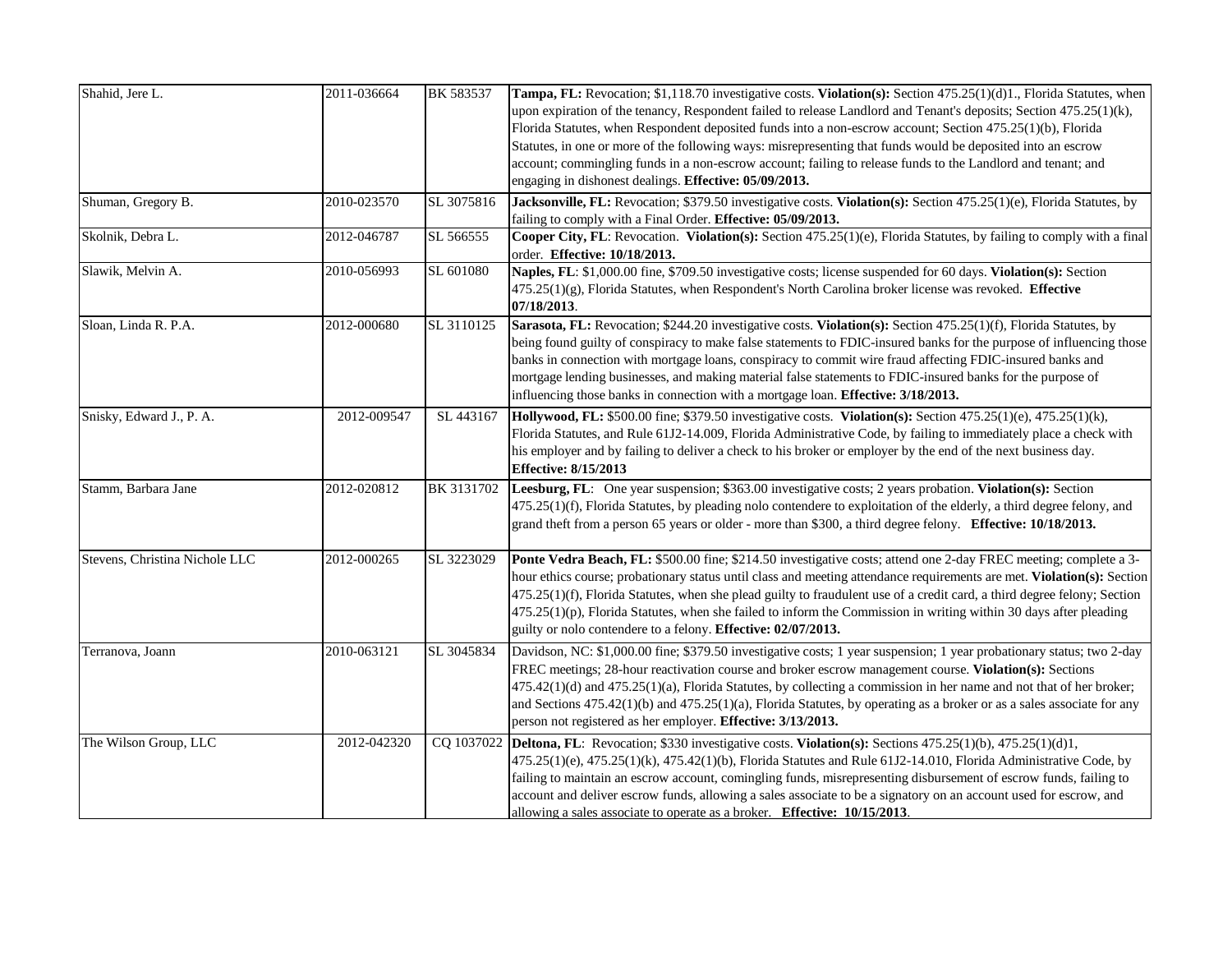| The Wilson Group, LLC      | 2012-022395 |                         | CQ 1037022 Deltona, FL: \$500.00 fine; \$495.00 investigative costs; 18 months probation. Violation(s): Respondent admits to<br>violating Section 475.25(1)(d)1 and 475.25(1)(k), Florida Statutes, and Rule 61J2-14.010, Florida Administrative<br>Code, by failing to maintain an escrow account, comingling funds, failing to account and deliver escrow funds,<br>allowing a sales associate to be a signatory on an account used for escrow, and allowing a sales associate to operate as<br>a broker. Effective: 8/15/2013.                                                                                                                                                                                                                                                                                                                                                                                                         |
|----------------------------|-------------|-------------------------|-------------------------------------------------------------------------------------------------------------------------------------------------------------------------------------------------------------------------------------------------------------------------------------------------------------------------------------------------------------------------------------------------------------------------------------------------------------------------------------------------------------------------------------------------------------------------------------------------------------------------------------------------------------------------------------------------------------------------------------------------------------------------------------------------------------------------------------------------------------------------------------------------------------------------------------------|
| Thresher, Angela           | 2011-061267 | SL 3241772              | Cape Coral, FL: Revocation; \$440.55 investigative costs. Violation(s): Section 475.25(1)(f), Florida Statutes, by<br>pleading guilty of grand theft of a vehicle, a felony. Effective: 10/15/2013.                                                                                                                                                                                                                                                                                                                                                                                                                                                                                                                                                                                                                                                                                                                                       |
| Tinney, Stephen Micheal    | 2011-059856 | SL 678429               | Middleburg, FL: \$1,000.00 fine; \$396.00 investigative costs; attend one 2-day FREC meeting, probationary status<br>until attendance requirement is met. Violation(s): Section 475.25(1)(f), Florida Statutes, by being adjudicated guilty<br>of Trafficking in any morphine, opium, heroin, hydromorphone, or any salt, derivative, isomer, or salt of an isomer<br>thereof, a crime of moral of turpitude; and Section $455.227(1)(c)$ , Florida Statutes, by being adjudicated guilty of<br>Trafficking in any morphine, opium, heroin, hydromorphone, or any salt, derivative, isomer, or salt of an isomer<br>thereof, Possession of Alprazolam, Possession of Methaqualone, Possession of Hydrocodone, Possession of<br>Morphine, Possession of MDMA (Ecstasy), and Use or Possession of Drug Paraphernalia, crimes which relate to the<br>practice of, or the ability to practice, a licensee's profession. Effective: 3/14/2013. |
| Torres, Oscar              | 2013-021395 |                         | BK 3207539 Weston, FL: Revocation. Violation(s): Section 475.25(1)(f), Florida Statutes, by entering a plea agreement with a<br>plea of guilty to two counts of Conspiracy to Commit Wire, Mail, and Bank Fraud. . Effective: 02-07-2014.                                                                                                                                                                                                                                                                                                                                                                                                                                                                                                                                                                                                                                                                                                 |
| Treitman, Howard M.        | 2013-008611 | BK 210984               | Hollywood, FL: 30 days suspension; \$618.75 investigative costs; 3-hour escrow management course, 3-hour ethics<br>course. Violation(s): Respondent neither admits nor denies that he allegedly violated Section 475.25(1)(e),<br>$475.25(1)(u)$ , Florida Statutes and Rules 61J2-10.038, 61J2-14.012(2), Florida Administrative Code by failing to<br>notify the Department of an address change within 10 days, failing to perform monthly reconciliations and failing to<br>adequately supervise his sales associate. Effective: 11/22/2013.                                                                                                                                                                                                                                                                                                                                                                                          |
| Tritschler, Timothy C.     | 2010-044797 | BK 364281<br>BK 3120032 | Nokomis, FL: \$3,000.00 fine; \$453.75 investigative costs; license suspended for 45 days; complete 60 hours of post-<br>licensure education, including a 30 hour course entitled Broker-Investment and a 30 hour course entitled Broker-<br>Management; attend two 2-day FREC meetings. Violation(s): Respondent neither admits nor denies that he allegedly<br>violated Section 475.25(1)(k), Florida Statutes, by disbursing deposits without authorization from the depositor;<br>Section 475.25(1)(e), Florida Statutes, and Rule 61J2-14.011, Florida Administrative Code, by prematurely<br>disbursing deposits without authorization from the depositor, arbitration, mediation, or court proceedings; and<br>Section 475.25(1)(b), Florida Statutes, by breaching the trust of a depositor by disbursing funds without<br>authorization. Effective 07/19/2013.                                                                   |
| Uhlig, Jesenia Gonzalez PA | 2011-040658 | SL 3232407              | Cape Coral, FL: \$500.00 fine; \$287.10 investigative costs; attend one 2-day FREC meeting; probationary status<br>until meeting attendance requirement is met. Violation(s): Section $455.227(1)(t)$ , Florida Statutes, when Respondent<br>failed to submit a criminal self-reporting form to Petitioner within thirty days of entering a nolo contendere plea to a<br>second degree misdemeanor charge. Effective: 03/18/13.                                                                                                                                                                                                                                                                                                                                                                                                                                                                                                           |
| Unger, Joshua S.           | 2012-036852 | SL 3116319              | Sarasota, FL: Revocation. Violation(s): Section 475.25(1)(f), Florida Statutes, by pleading guilty and being<br>adjudicated guilty of conspiracy to commit mail and wire fraud; Section 475.25(1)(p), Florida Statutes, by failing to<br>inform the Commission in writin gwithin 30 days after pleading guilty to conspiracy to commit mail and wire fraud;<br>Section 455.227(1)(t), Florida Statutes, by failing to inform the Commission in writing within 30 days after pleading<br>guilty to conspiracy to commit mail and wire fraud. Effective 07/18/2013.                                                                                                                                                                                                                                                                                                                                                                         |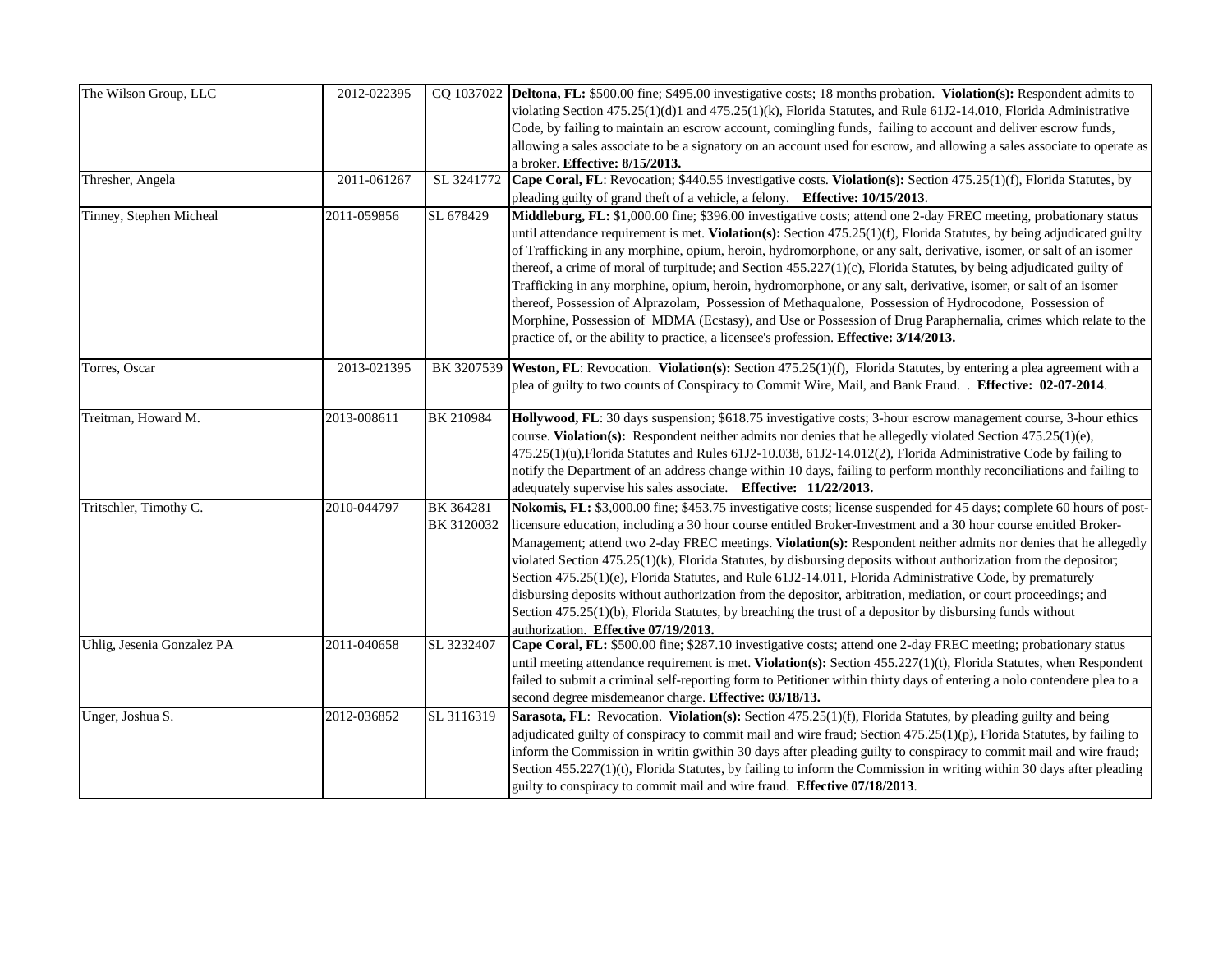| Unger, Joshua S. LLC  | 2012-018027 | SL 3116319               | Sarasota, FL: \$1,000.00 fine; \$305.25 investigative costs; attend one 2-day FREC meeting. Violation(s):<br>Respondent neither admits nor denies allegedgly violating Section 455.277(1)(t), Florida Statutes, and therefore<br>Section 475.25(1)(a), Florida Statutes, for failing to timely self report to the Department, within 30 days, a guilty<br>verdict in the second offense of driving under the influence, a misdemeanor. Effective: 07/05/2013.                                                                                                                                                                                                                   |
|-----------------------|-------------|--------------------------|---------------------------------------------------------------------------------------------------------------------------------------------------------------------------------------------------------------------------------------------------------------------------------------------------------------------------------------------------------------------------------------------------------------------------------------------------------------------------------------------------------------------------------------------------------------------------------------------------------------------------------------------------------------------------------|
| Vega, Adolfo David    | 2011-038995 | BK 694995                | Miami, FL: Revocation, \$248.00 investigative costs. Violation(s): Section 475.5015, Florida Statutes, and therefore<br>violated Section 475.25(1)(e), Florida Statutes, by failing to make record available for inspection by the Department;<br>and Section 475.42(1)(h), Florida Statutes, and therefore Section 475.25(1)(a), Florida Statutes, by obstructing or<br>hindering the enforcement of Chapter 475, Florida Statutes. Effective 07/18/2013.                                                                                                                                                                                                                      |
| Verdi, Mary Ann       | 2010-008480 | BK 3008396               | Spring Hill, FL: Revocation; \$115.50 investigative costs. Violation(s): Section 475.42(1)(a), Florida Statutes,<br>when Respondent, without a valid license, negotiated a sale and purchase contract for the Subject Property. Effective<br>02/07/2013.                                                                                                                                                                                                                                                                                                                                                                                                                        |
| Wagner, Amy S.        | 2011-029076 | BK 680959                | Windermere, FL: \$409.20 investigative costs; attend eight 2-day FREC meetings. Violation(s): Respondent admits<br>that she allegedly violated Section 475.25(1)(g), Florida Statutes, by voluntarily surrendering four licenses to<br>practice real estate in the State of Pennsylvania. Effective: 11/22/2013.                                                                                                                                                                                                                                                                                                                                                                |
| Wales, Amy Lynn       | 2012-052607 | SL 668640                | Cantoment, FL: \$1000.00 fine; \$590.70 investigative cost; 28-hour FREC approved reactivation course.<br>Violation(s): Respondent neither admits nor denies that she allegedly violated Section 475.42(1)(a), Florida Statutes,<br>by advertising, negotiating, and receiving compensation for the sale of property for another while the license was in<br>inactive status. Effective: 10/15/2013                                                                                                                                                                                                                                                                             |
| Waller, Jeremy        | 2012-043771 | SL 3037732               | Pensacola, FL: \$500.00 fine; \$465.30 investigative costs; attend two 2-day FREC meetings; probationary status until<br>meeting attendance requirements are met. Violation(s): Sections 475.25(1)(e) and 455.227(1)(t), Florida Statutes, by<br>failing to inform the Commission in writing within 30 days after the Respondent pled guilty to Wholesale Promotion<br>of Obscene Materials; Sections 475.25(1)(e) and 455.227(1)(t), Florida Statutes, by failing to inform the Commission<br>in writing within 30 days after the Respondent entered a plea of nolo contendere to Reckless Driving First Offense<br>and was adjudicated guilty of same. Effective: 04/15/2013. |
| Walter, Betty J.      | 2010-034375 | SL 3097873               | Hudson, FL: \$500.00 fine; probation for 6 months. Violation(s): Section 475.25(1)(f), Florida Statutes, by pleading<br>guilty to Fraudulent Use of Personal Identity, Forgery of Bank Bills, Checks, Drafts, or Promissory Notes, and Grand<br>Theft. Effective: 04/12/2013.                                                                                                                                                                                                                                                                                                                                                                                                   |
| Ward, Cheryl Diane    | 2012-023894 | BK 3221743               | Panama City Beach, FL: \$577.00 investigative costs. Violation(s): Respondent violated Section 475.25(1)(s),<br>Florida Statutes, by having her Arkansas broker's license revoked. Effective: 11/22/2013.                                                                                                                                                                                                                                                                                                                                                                                                                                                                       |
| Williams, Alicia Dawn | 2012-029275 | BK 3033303<br>BK 3230449 | Mount Dora, FL: \$250.00 fine; \$234.30 investigative costs; attend one 2-day FREC meeting. Violation(s):<br>Respondent neither admits nor denies that she allegedly violated Section 475.25(1)(u), Florida Statutes, when<br>Respondent, as a broker, failed to direct, control, or manage a sales associate employed by Respondent. Effective:<br>03/14/13.                                                                                                                                                                                                                                                                                                                   |
| Wilson, Kelly M.      | 2011-025586 | BL 668436                | Tampa, FL: Revocation. Violation(s): Section 475.25(1)(b), Florida Statutes, by accepting funds in her own name<br>that were required to be deposited with her broker and failing to deliver funds to Complainant; Section<br>$475.25(1)(d)1$ ., Florida Statutes, by failing to account and deliver, upon demand, funds that were owed to<br>Complainant; and Section 475.25(1)(k), Florida Statutes, by failing to immediately place funds with her registered<br>broker. Effective: 3/13/2013.                                                                                                                                                                               |